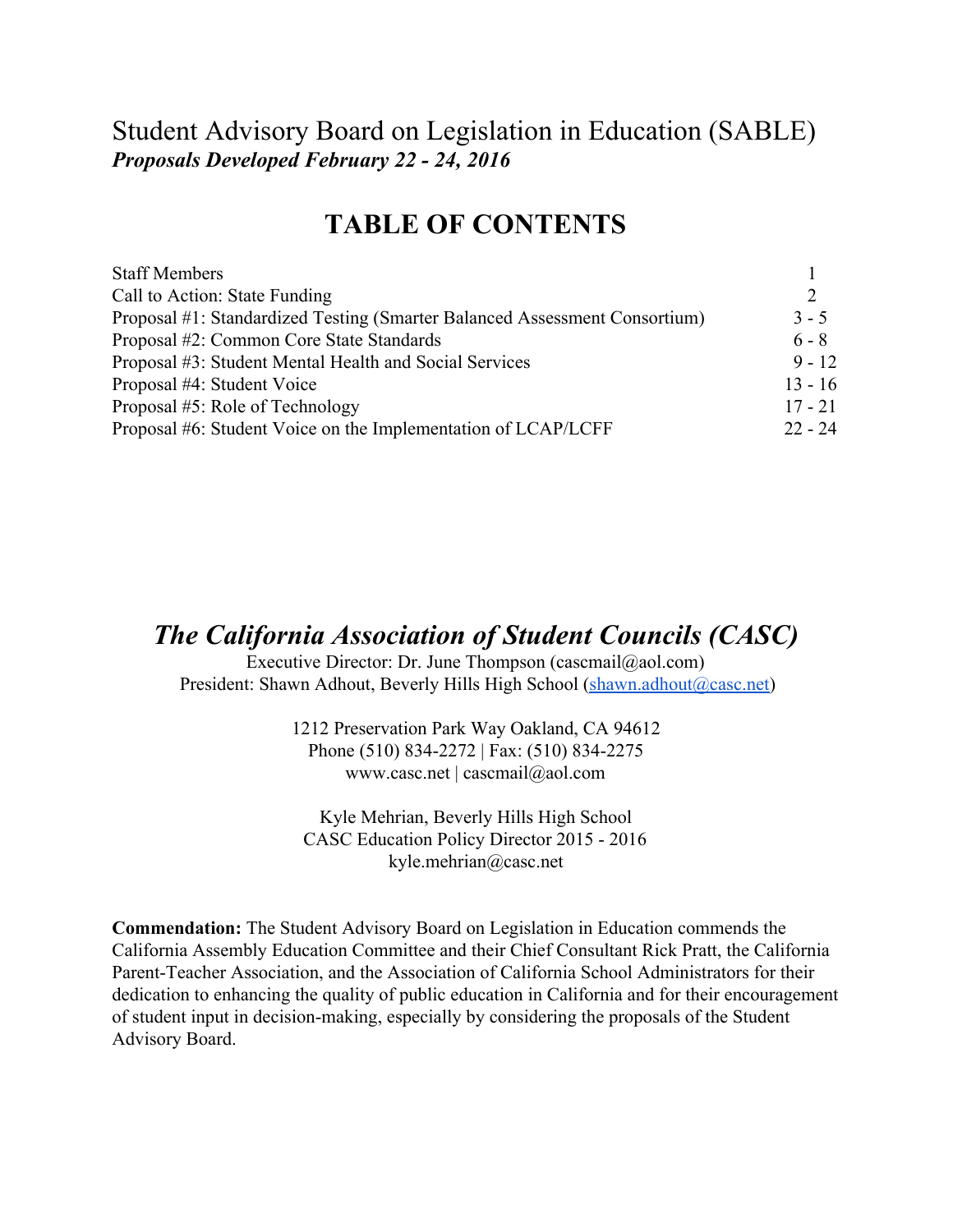# **STAFF MEMBERS**

#### *Director*

Kyle Mehrian - Beverly Hills High School, Beverly Hills

#### *Assistant Director*

Olivia Nouriani - South Pasadena High School, South Pasadena

#### *Advisor*

Raffi Margossian - University of California, Berkeley

#### *Administrative Team*

Jenny Jeh - Troy High School, Fullerton

#### *Facilitators*

Samantha Hunt - Dominican University, San Rafael Amanda Parker - University of the Pacific, Stockton Keven Quach - University of California, Berkeley Emily Sim - Tufts University, Meford, Massachusetts Judy Zhou - Mills College, Oakland

#### *Research Team Lead*

Ivy Yuson - Mira Loma High School, Sacramento

#### *Research Team*

Rachel Alaynick - High Tech High School, Van Nuys Debbie Lee - Beverly Hills High School, Beverly Hills Matthew Lee - University High School, Irvine Nandeeni Patel - Vista Murrieta High School, Murrieta Jane Xu - Albany High School, Albany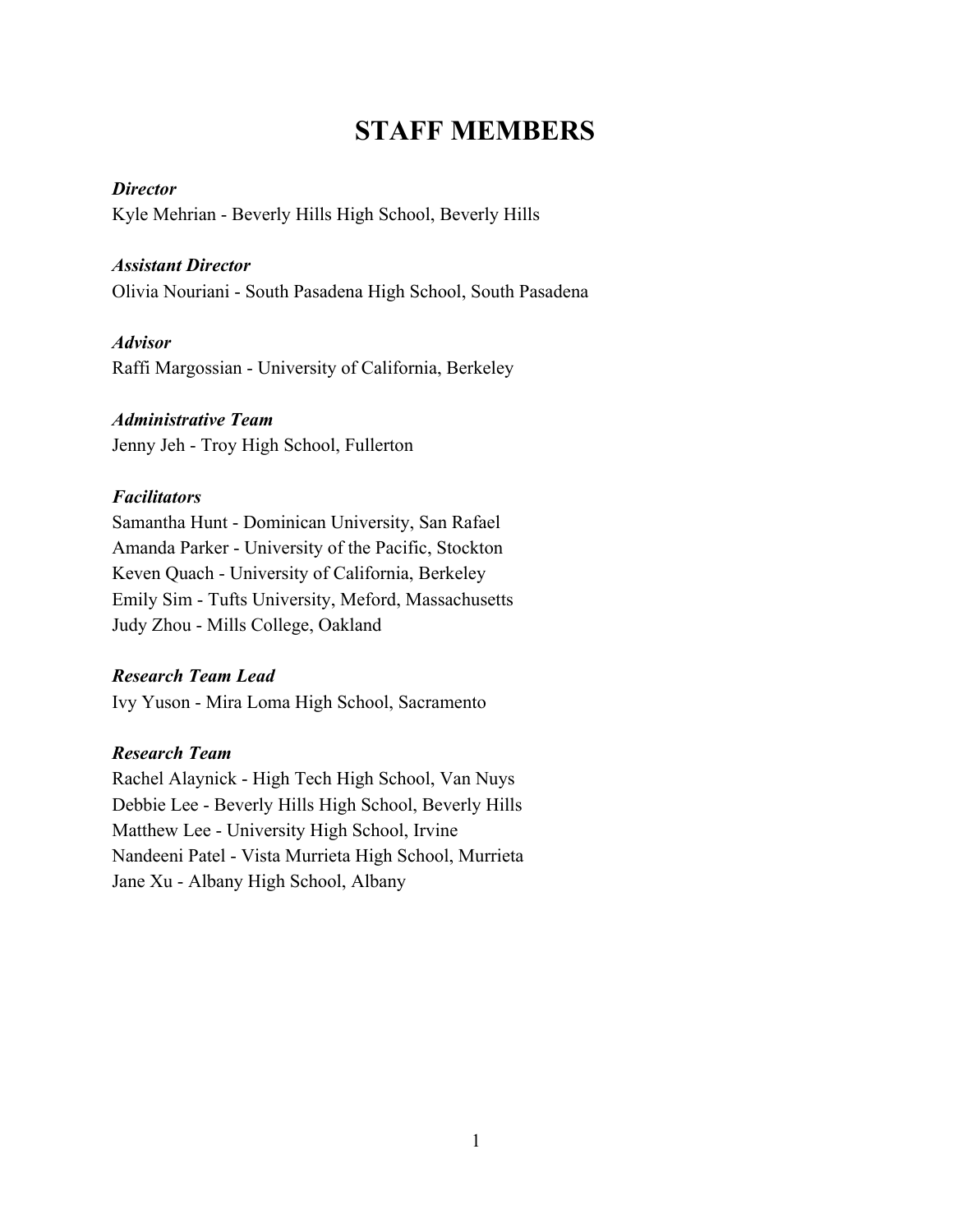#### **State Funding**

#### **History**

Our organization, the California Association of Student Councils, was founded in 1946 by the CDE and California Association of School Administrators (ACSA's predecessor) to bring students together from across the state and promote civic responsibility among students. Over our nearly 70 year history, we've greatly expanded our role. Currently, we have two major roles: advocating for student rights and voice at the capitol and providing leadership training for students across the state.

Between 1985 and 2012, we were fortunate enough to receive annual state funding. Our funding ranged from \$26,000 to \$90,000 over the years, between two different line items. Since 2012, we've been forced to take drastic financial measures to maintain our organization. We've cut programs, raised the costs for our programs and operated at a budget deficit for the past several years. Our entire budget comes from fees for our programs, donations and grants and the lack of state funding has made a significant impact that can be felt throughout the organization.

#### Ask

We are currently asking for a \$150,000 augmentation in the state budget, to underwrite the costs of our programs. Over the past several months, we have worked with the California Department of Education to receive this funding. The Chief Deputy Superintendent, Glen Price, has been a strong supporter of our organization and he has expressed to me that the Department is prepared to submit a budget change proposal (BCP) if it comes from the legislature and has the support of State Superintendent, Tom Torlakson.

#### Rationale

While our organization strives to represent all students, it is difficult to do so with the ever increasing costs to participate in our activities. We're at a point in our organization where we do not have many options left in terms of our financial situation. We need this money to better serve the communities that need our training the most. Our youth empowerment and leadership training programs have proven to be especially effective when dealing with students from low-income, urban areas, but it is nearly impossible to reach them with our current financial situation.

Currently, there are other organizations that receive state funding. Namely, the California YMCA Youth and Government receives \$150,000 annually under fund code 8077 in the Governor's budget under the Department of Education. We need this funding to continue to survive and effectively represent the students at the Capitol. The students are the future and this investment has the potential to transform the lives of countless students throughout the state. For any questions, please contact the State President, Shawn Ahdout at shawn.ahdout@casc.net or call 310-738-5746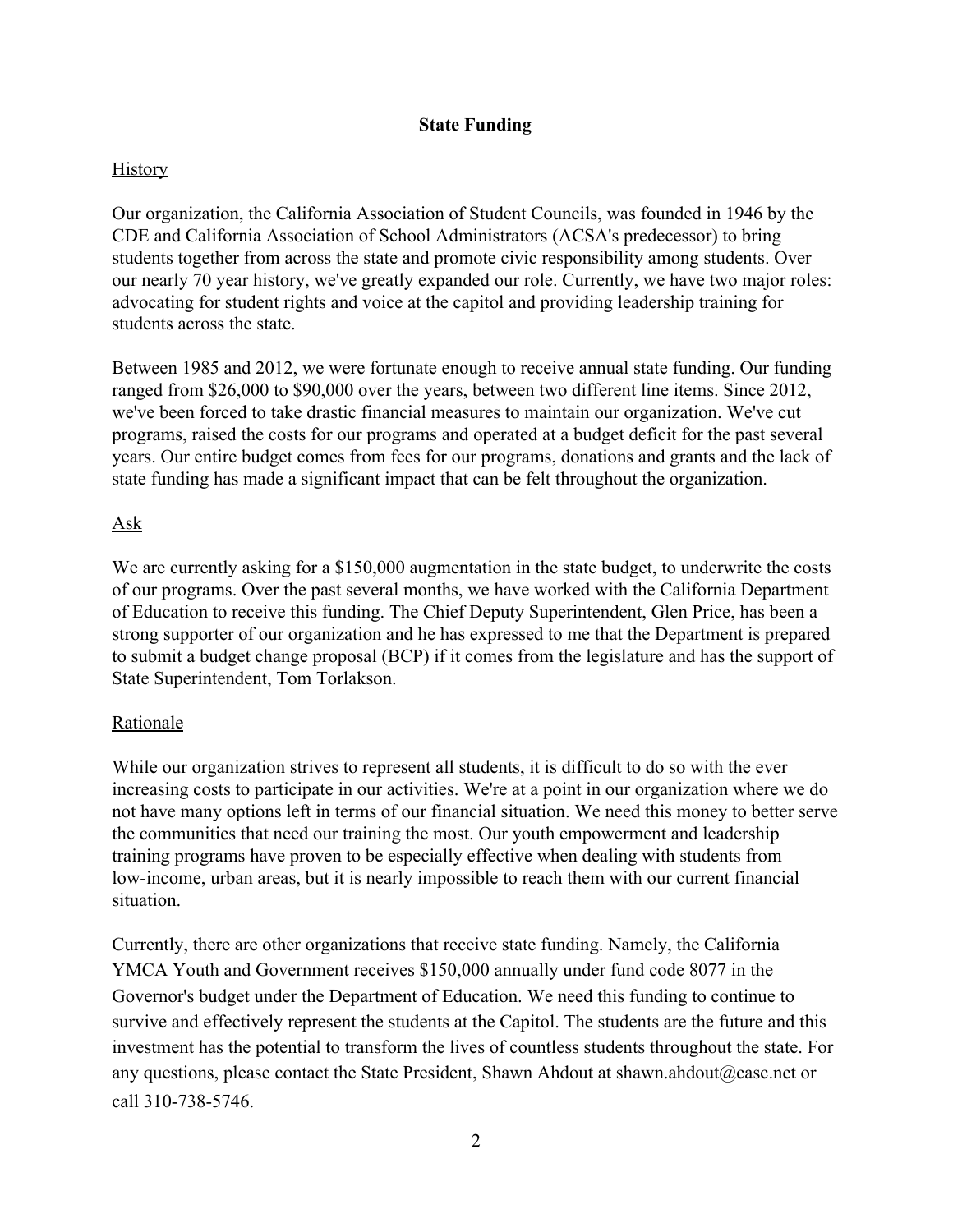| Topic:       | <b>Smarter Balanced Assessment Consortium</b>                                                |
|--------------|----------------------------------------------------------------------------------------------|
| Speakers:    | Prathik Aman Rao, Monta Vista High School, Cupertino; Bridget Lee, West Ranch High School,   |
|              | Stevenson Ranch; Joshua Dobos, Excelsior Charter School, Victorville                         |
| Facilitator: | Keven Quach, University of California Berkeley, Berkeley                                     |
| Writers:     | Brian Chau, Bolsa Grande High School, Garden Grove; Perah Ralin, South Pasadena High School, |
|              | South Pasadena; Maya Roshandel, South Pasadena High School, South Pasadena; Michael Curry.   |
|              | Santa Rosa High School, Santa Rosa; Christopher Martinez, Excelsior Charter School, Ontario; |
|              | Perah Ralin, South Pasadena High School, South Pasadena; Maya Roshandel, South Pasadena      |
|              | High School, South Pasadena; Brian Chau, Bolsa Grande High School, Garden Grove; Michael     |
|              | Curry, Santa Rosa High School, Santa Rosa; Bridget Lee, West Ranch High School, Stevenson    |
|              | Ranch; Prathik Aman Rao, Monta Vista High School, Cupertino; Christopher Martinez, Excelsior |
|              | Charter School, Ontario; Joshua Dobos, Excelsior Charter School, Victorville                 |

#### **I. PRIORITY**

The Student Advisory Board on Legislation in Education, a program of the California Association of Student Councils, establishes increased participation by incentivizing the Smarter Balance Assessment Consortium (SBAC) for students as a priority.

#### **II. RECOMMENDED LEGISLATIVE ACTION**

The Student Advisory Board recommends that the legislature:

Require the Superintendent to convene an advisory panel to establish and implement certain incentives in regards to the SBAC, which may include:

- 1) Providing University of California, California State University, and California Community College application fee waivers to students who score within a certain percentile; and
- 2) A recognition system for high scoring California students.

#### **III. PROVEN RESULTS AND RATIONALE**

With the 2009 commencement of the Common Core State Standards Initiative, California joined the Smarter Balanced Assessment Consortium (SBAC) to transition away from state-designed standardized tests and move towards a national exam that reflected the new standards. Four years after the transition to Common Core, the SBAC test was imposed upon the graduating classes of 2016, 2020, and 2023. The scores proved disappointingly low, with 56% of students not meeting the standards in English Language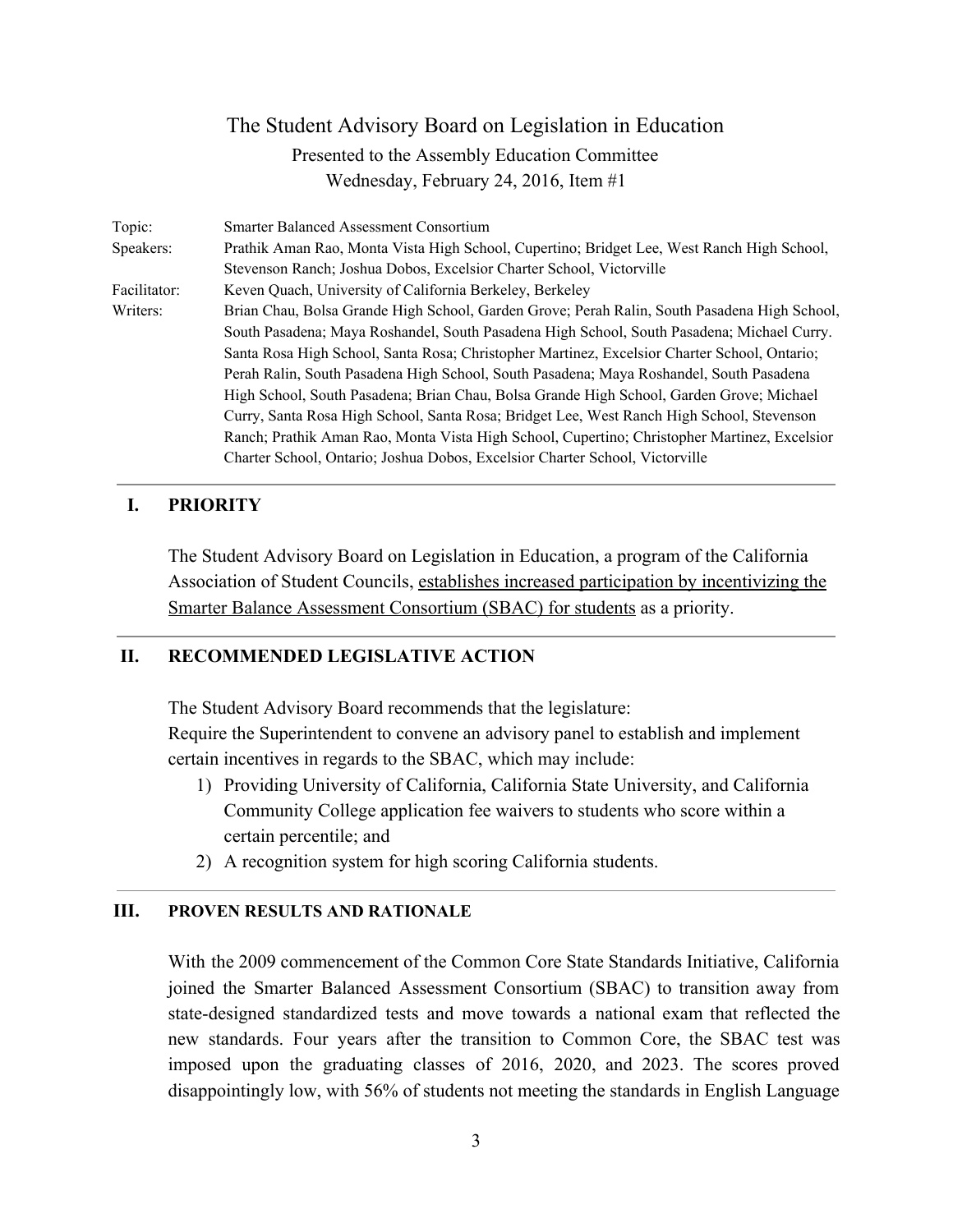Arts/Literacy and 67% not meeting the standards in Math. A contributing factor observed by members of the Student Advisory Board on Legislation in Education is the incomplete integration of Common Core curriculum into public schools. At South Pasadena Senior High and Albany High School, many higher achieving students opted out of the test because their districts had planned SBAC testing for shortly before AP testing. The incentives suggested in this proposal seek to improve the state's performance in these areas. The delegation seeks to recognize students for their achievements in tangible, relevant ways, such as reduced application fees at CSU and UC schools. In this way, students' personal investment in the SBAC will increase and schools and districts will be forced to rapidly adapt to students' demands. Consequently, curriculum will be changed to adhere more strictly to changes in legislation regarding Common Core, improving overall SBAC scores statewide.

#### **IV. KEY ISSUES**

- Students lack incentive to genuinely take the Smarter Balance Assessment Consortium (SBAC) test, resulting in an inaccurate reflection of California students' abilities.
- Schools have not fully implemented Common Core into their curriculum.

#### **V. FISCAL ANALYSIS**

It is up to the state to decide what system of recognition will be used for high achieving scores on the SBAC. A fiscal analysis of these costs are dependent on the form of recognition and cannot be provided until the state makes a decision (i.e. certificates, pins, graduation cords, etc.). It is also up to the state to decide what level of achievement must be reached in order for students to be considered for these benefits. Until this develops, a fiscal analysis cannot be provided.

#### **VI. PREVIOUS ACTION**

#### **A. Relevant Education Code**

- **Education Code 60600-60603** 
	- States the intent of the Legislature to provide a system of individual assessment of pupils that has the primary purpose of assisting teachers, administrators, and pupils and their parents to improve teaching and learning.
- **Education Code 60640-60649** 
	- Establishes the California Assessment of Student Performance and Progress, known as the CAASPP.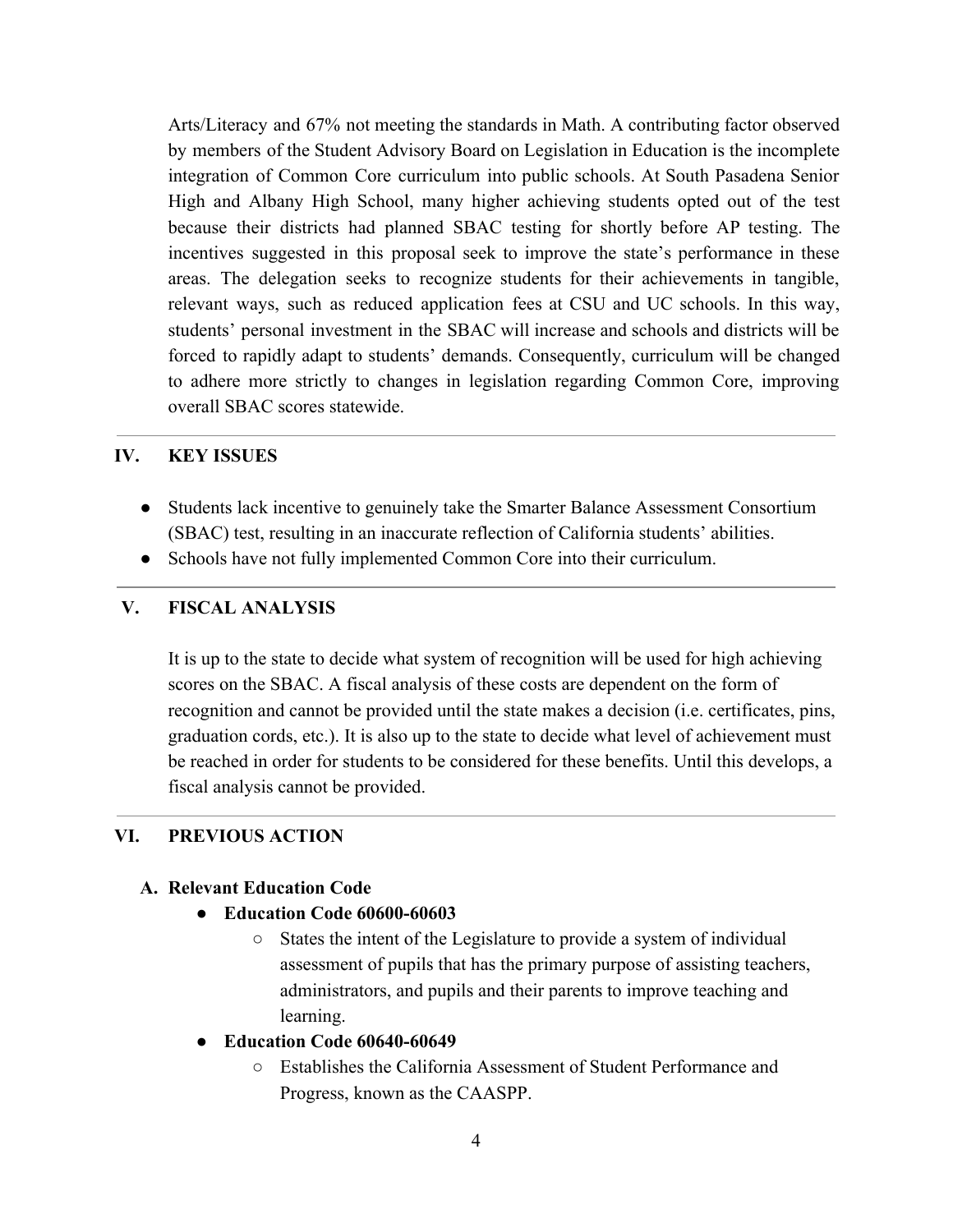### **B. Current Legislative Action**

- **Assembly Bill 484:** establishes and authorizes California's new Common Core-aligned student assessment system known as the Measurement of Academic Performance and Progress (MAPP).
- **Assembly Bill 1931:** changed the name of the Measurement of Academic Performance and Progress (MAPP) to the California Assessment of Student Performance and Progress (CAASPP).
- **Assembly Bill 959:** requires Superintendent of Public Instruction and State Board of Education to recommend specific use of certain assessments by higher education institutions.

## **C. Student/CASC Action**

- **● SABE 2015:** Smarter Balance Assessment Consortium Delegates recommended that the SBE:
	- 1) form a committee which consists of stakeholders including, but are not limited to, administrators, teachers, parents, and students to collect best practices, analyze case studies, provide feedback, and interpret the results; and
	- 2) upload the compilation of best practices and insight into the California Department of Education website.
- **SABLE 2015:** Student Voice in Standardized Testing
	- Delegates recommended that:
		- 1) the definition of stakeholders, as defined in Senate Bill 172 Section 1 be expanded to include students.
- **SABE 2014:** Standardized Assessments

Delegates recommended that the SBE:

- 1) Beginning with the current freshmen, the Class of 2018, have the SBAC serve as the high school exit exam in their junior year while the CASHEE serves as an alternative exam that they can take their senior year if they do not initially pass the SBAC.
- 2) Beginning in 2020, the CAHSEE will be eliminated as the high school exit exam and the SBAC will serve as the only high school exit exam in addition to its current role as an assessment of the Common Core **Standards**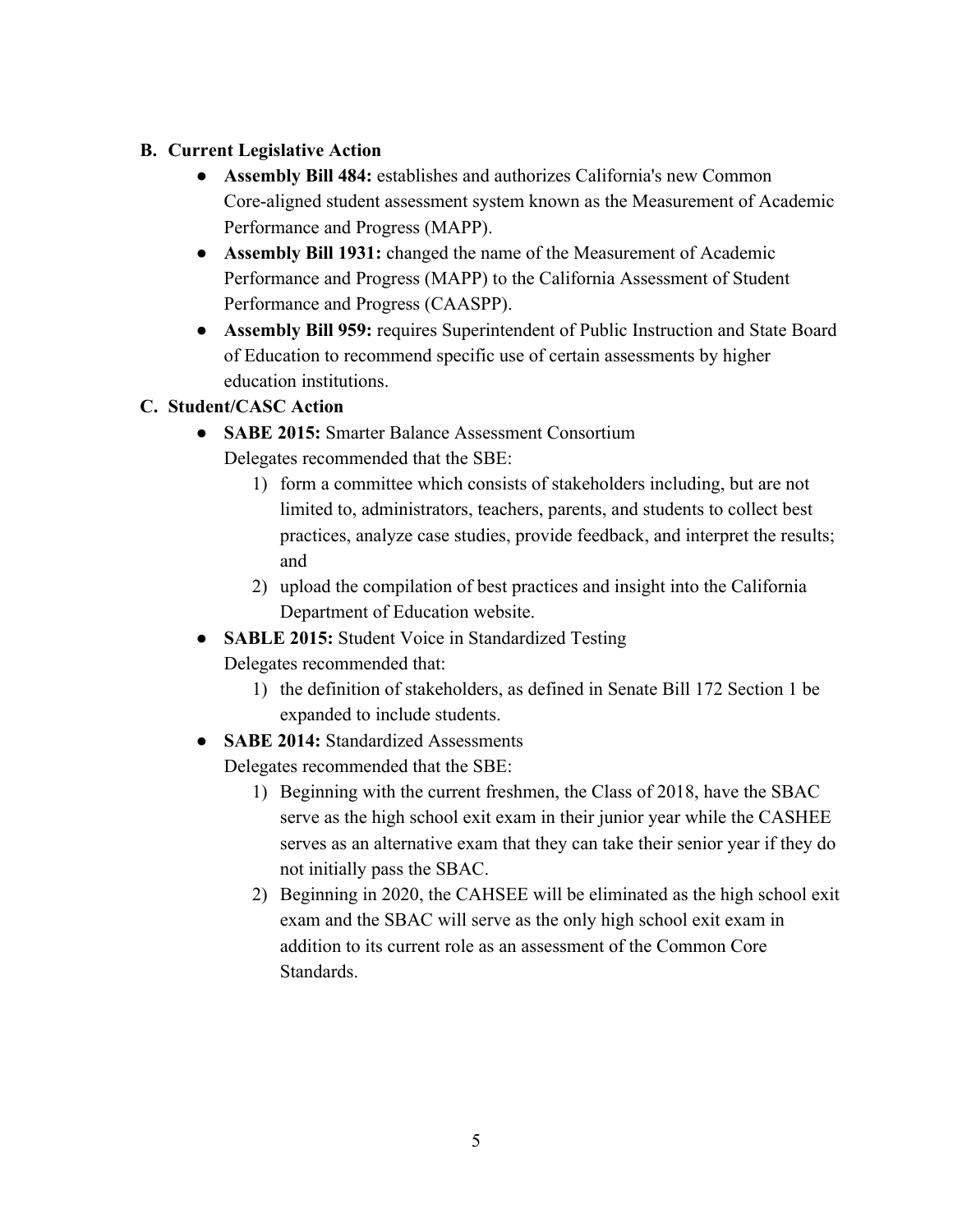| Topic:       | Common Core State Standards                                                                  |
|--------------|----------------------------------------------------------------------------------------------|
| Speakers:    | Cora Fesler, Mount Shasta High School, Mount Shasta; Julia Greensfelder, Albany High School, |
|              | Albany; Rose Wine, Bret Harte Union High School, Angels Camp                                 |
| Facilitator: | Emily Sim, Tufts University, Medford, Massachusetts                                          |
| Writers:     | Jullissa Gonzalez, Excelsior Charter School, Victorville; Haley Marcus, Agoura High School,  |
|              | Agoura Hills; Anais Tsai, St. Mary's High School, Stockton; Jasmine Yong, Oakdale High       |
|              | School, Oakdale; Whitney Zhang, Dr. TJ Owens Gilroy Early College Academy, Gilroy            |

#### **I. PRIORITY**

The Student Advisory Board on Legislation in Education, a program of the California Association of Student Councils, has identified the stakeholders' lack of understanding regarding the purpose and means of implementing Common Core State Standards as a critical issue facing California education.

#### **II. RECOMMENDED LEGISLATIVE ACTION**

The Student Advisory Board recommends that the legislature:

- 1) Amend Education Code 52853 to add to the Schoolsite Council the responsibility of collecting and considering stakeholders' feedback on the implementation of CCSS; and
- 2) Information must be collected at least once per year for the next 5 years; and
- 3) After the required five year feedback collection, Schoolsite Councils can choose to continue their collection of feedback.

#### **III. PROVEN RESULTS AND RATIONALE**

• The Assembly Education Committee has previously expressed concern regarding a lack of feedback on the CCSS. Schoolsite Councils currently monitor and evaluate educational programs. By adding the responsibility of collecting feedback from stakeholders (including, but not limited to, parents, students, teachers, and administrators) affected by CCSS, Schoolsite Councils can better understand the issues and thus improve its implementation. Additionally, our proposed legislative action aligns with Governor Brown's preference to provide districts autonomy similar to that of LCFF and LCAP processes.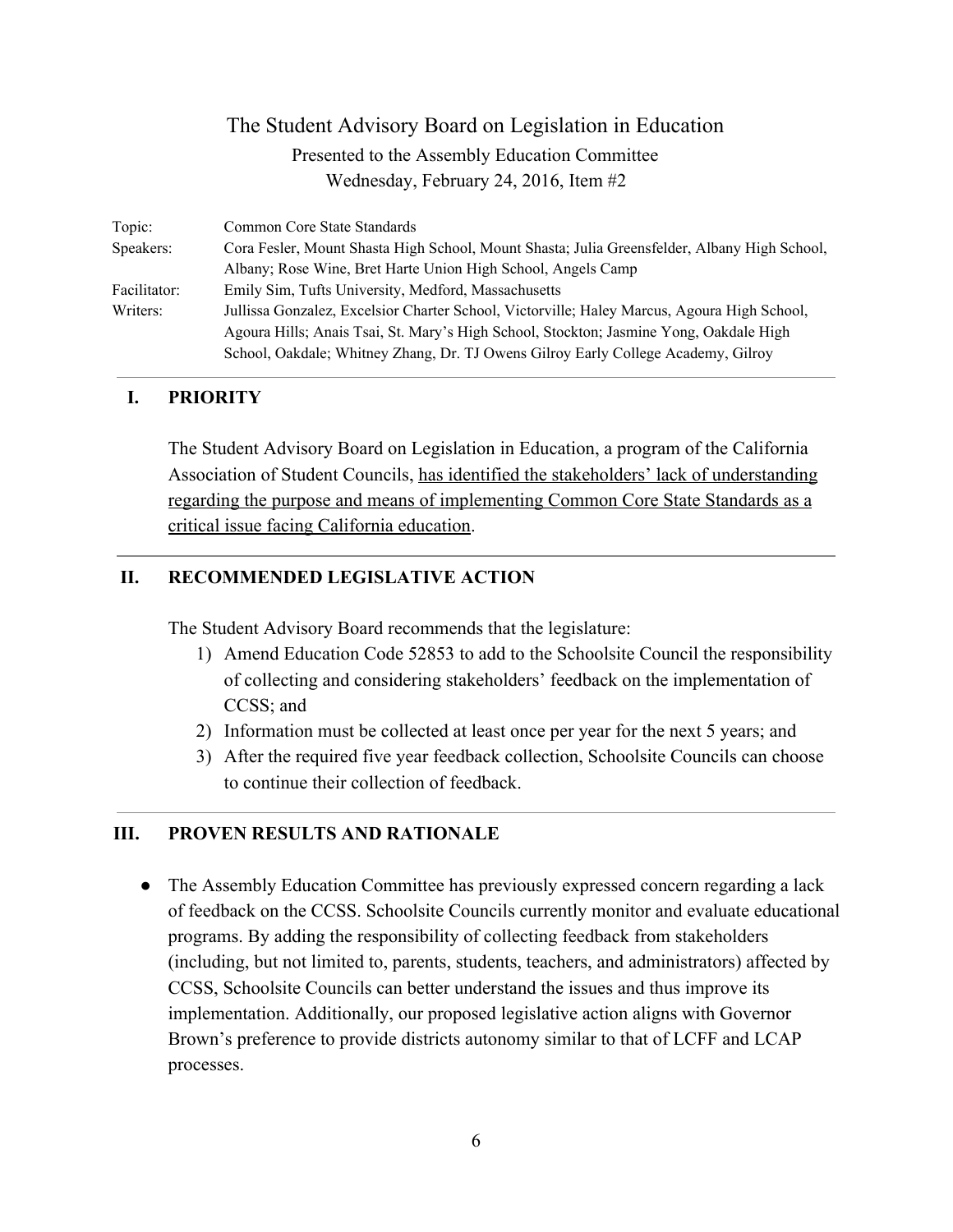• Many stakeholders have had contradicting perspectives regarding CCSS; all stakeholders' feedback must be taken into account when developing a full perspective on the effectiveness of CCSS implementation.

## **IV. KEY ISSUES**

- Students and parents do not understand the purpose of CCSS.
- There is a disparity between student and teacher perspectives of CCSS.
- CCSS has developed a negative stigma.
- There is a lack of communication regarding the effectivity of CCSS
	- among stakeholders
	- between stakeholders and legislators.

## **V. FISCAL ANALYSIS**

No costs will be incurred by this bill.

## **VI. PREVIOUS ACTION**

#### **A. Previous Legislation**

- **● Senate Bill 1422:** Allows teachers to collect feedback from students through surveys created by students and teachers.
- **●** The Local Control Accountability Plan establishes the importance of stakeholders in the creation of the budget.

#### **B. Student/CASC Action**

- **SABE 2012:** Common Core
	- Called for a student advisory committee to oversee the implementation of CCSS.
- **● SABE 2015:** Common Core
	- Recommended that the State Board of Education establish a Next Steps Committee to create the Next Steps Plan for the continued implementation of CCSS.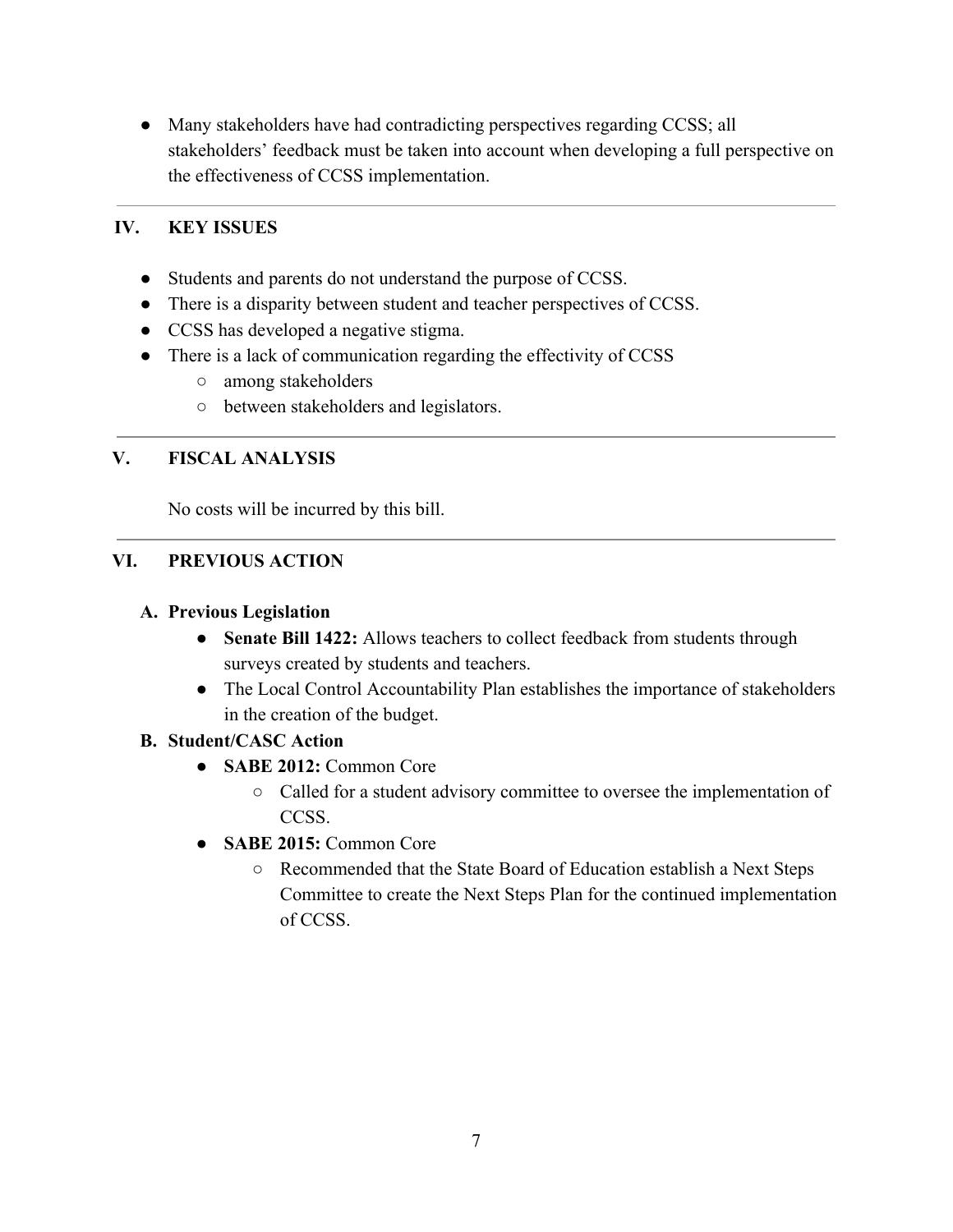# **EDUCATION CODE SECTION 35012**

52853. (a) The schoolsite council shall develop a school plan which shall include all of the following:

(1) Curricula, instructional strategies and materials responsive to the individual needs and learning styles of each pupil.

(2) Instructional and auxiliary services to meet the special needs of non-English-speaking or limited-English-speaking pupils, including instruction in a language these pupils understand; educationally disadvantaged pupils; gifted and talented pupils; and pupils with exceptional needs.

(3) A staff development program for teachers, other school personnel, paraprofessionals, and volunteers, including those participating in special programs. Staff development programs may include the use of program guidelines that have been developed by the superintendent for specific learning disabilities, including dyslexia, and other related disorders. The strategies included in the guidelines and instructional materials that focus on successful approaches for working with pupils who have been prenatally substance exposed, as well as other at-risk pupils, may also be provided to teachers.

- (4) Ongoing evaluation of the educational program of the school.
- (5) Other activities and objectives as established by the council.
- (6) The proposed expenditures of funds available to the school

through the programs described in Section 52851. For purposes of this subdivision, proposed expenditures of funds available to the school through the programs described in Section 52851 shall include, but not be limited to, salaries and staff benefits for persons providing services for those programs.

(7) The proposed expenditure of funds available to the school through the federal Improving America's Schools Act of 1994 (IASA) (20 U.S.C. Sec. 6301 et seq.) and its amendments. If the school operates a state-approved schoolwide program pursuant to Section 6314 of Title 20 of the United States Code in a manner consistent with the expenditure of funds available to the school pursuant to Section 52851, employees of the schoolwide program may be deemed funded by a single cost objective.

(b) The schoolsite council shall annually review the school plan, establish a new budget, and if necessary, make other modifications in the plan to reflect changing needs and priorities.

#### **Source:**

http://www.leginfo.ca.gov/cgi-bin/displaycode?section=edc&group=52001-53000&fil e=52850-52863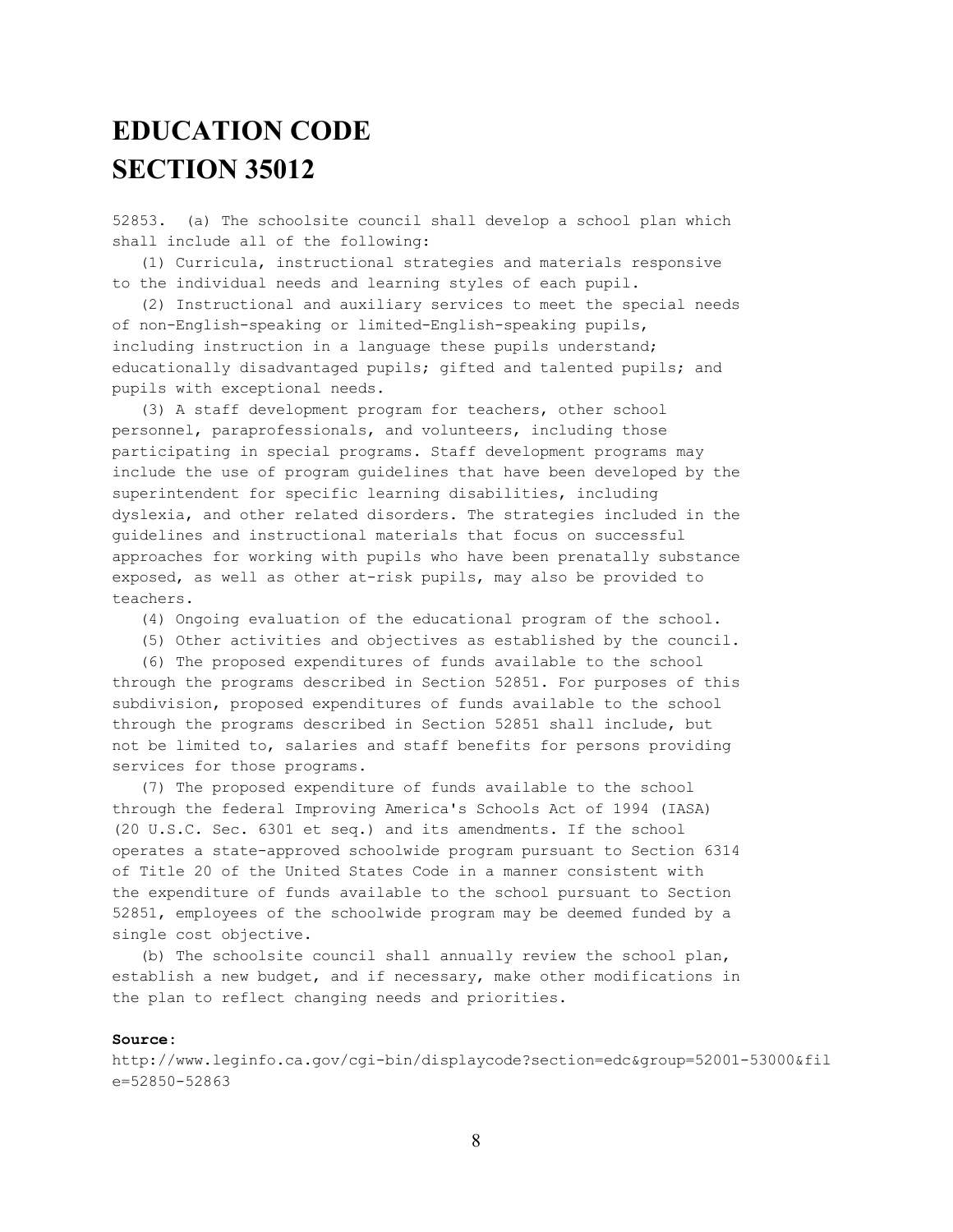| Topic:       | <b>Student Mental Health and Social Services</b>                                               |
|--------------|------------------------------------------------------------------------------------------------|
| Speakers:    | Janelle Barraza, Credo High School, Rohnert Park; Jessica Matli, Credo High School, Rohnert    |
|              | Park; Jalaysha Seals, Oakland School for the Arts, Oakland; Shannon Yang, Henry M. Gunn        |
|              | Senior High School, Palo Alto                                                                  |
| Facilitator: | Judy Zhou, Mills College, Oakland                                                              |
| Writers:     | Hannah Leyva, Excelsior Charter School, Victorville; Lilien Ramirez, Excelsior Charter School, |
|              | Ontario; Ja'Keemah Seals, Coliseum College Prep Academy, Oakland; Arian Sonoqui, Excelsion     |
|              | Charter School, Ontario; Camille Tran, Excelsior Charter School, Victorville; Tifany Wong,     |
|              | Virtual Academy, El Dorado                                                                     |
|              |                                                                                                |

#### **I. PRIORITY**

The Student Advisory Board on Legislation in Education, a program of the California Association of Student Councils, identifies a lack of systematic support for students' connection to school environment due to the high student to counselor ratio as a priority.

#### **II. RECOMMENDED LEGISLATIVE ACTION**

The Student Advisory Board recommends that the legislature:

- 1) Mandate a counselor to student ratio up to the maximum recommendation of one counselor for every seven-hundred fifty students; and
- 2) Recommend school districts to train school teachers on the recognition and intervention of mental illnesses by mental health professionals for a minimum of two hours per school year as advised by the Student Mental Health Policy Workgroup Policy Recommendations 1.

#### **III. PROVEN RESULTS AND RATIONALE**

#### **A. Proven Results**

- **●** According to a study ran by *Counseling Today*, with an increase in counselors, there is lower suicide rates and lower high school dropout rates. Therefore, promoting a healthy, balanced lifestyle and while encouraging student involvement in their classrooms.
- Moreover, when comparing counselor to student ratios and suicide rates, counties such as Humboldt and Siskiyou with 1 counselor for over 1000 students, show that the higher the ratio, the higher the chance for the act and serious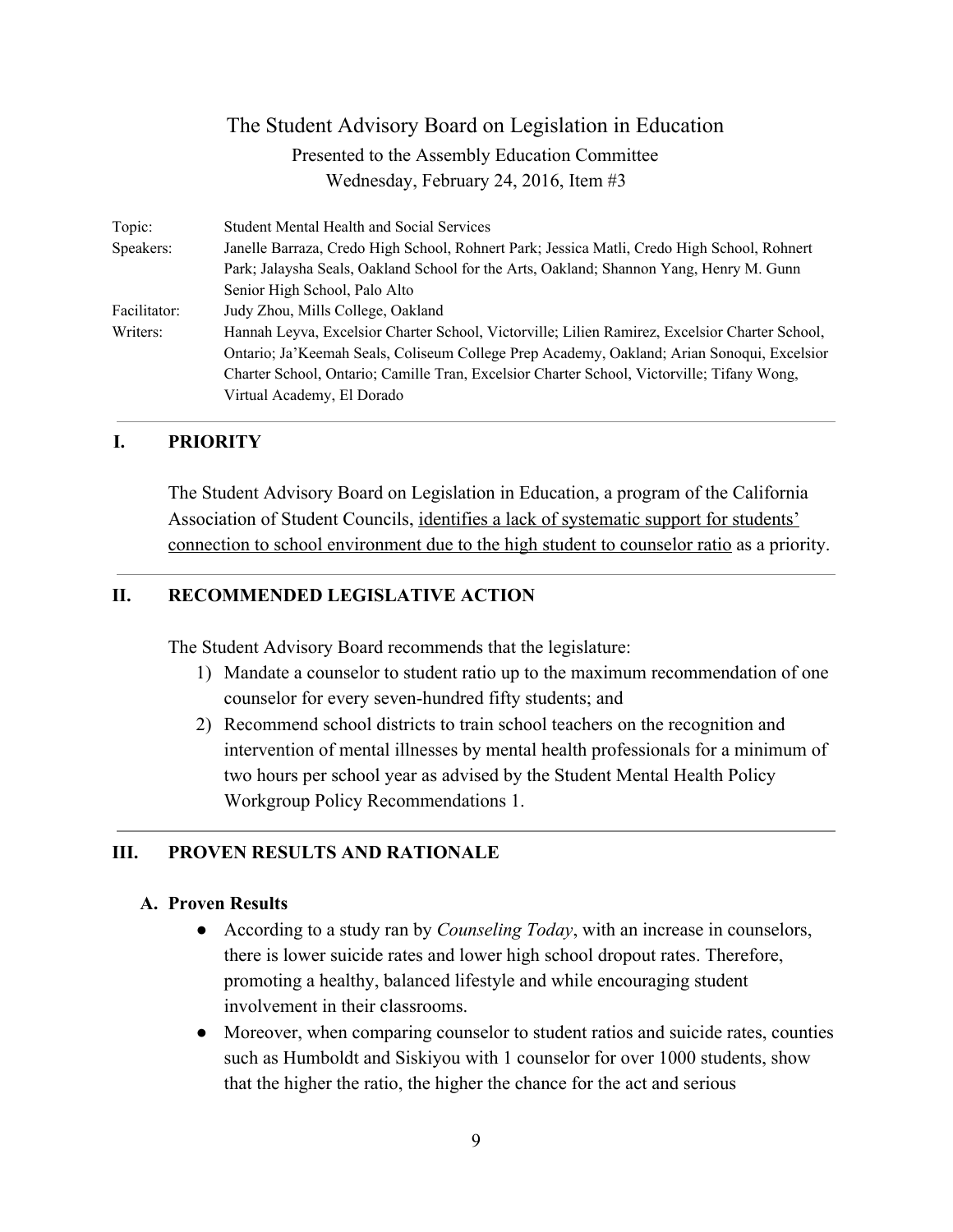contemplation of suicide. (Ratio of Students to Pupil Support Service Personnel, by Type of Personnel, kidsdata.org)

### **B. Rationale**

- California is ranked 50th amongst all the states in the nation, in terms of the lowest counselor to student ratio, with a staggering ratio of 1 counselor to every 814 students. Texas, the second most populated state after California, has a ratio of 1 counselor to every 435 students landing in the 31st rank.
- The Student Mental Health Policy Workgroup delineates that teachers feel that they lack the training needed for supporting children's mental health needs. In surveys, teachers cite disruptive behavior and their lack of information and training in mental health issues as a major barrier to instruction.
- "Supporting Children's Mental Health in Schools: Teacher Perceptions of Needs, Roles, and Barriers" as reported in a 2011 issue of *Psychology Quarterly*, describes a "lack of experience and training for supporting children's mental health needs."
- A total of 79% of surveyed teachers strongly agreed or agreed that they feel that schools should be involved in addressing mental health issues. (School Psychology Quarterly,  $26(1)$ , 1-13).
- $\bullet$  A total of 65% of teachers did not agree that they have the skills required to meet the mental health needs of the children that they work with. (School Psychology Quarterly,  $26(1)$ ,  $1-13$ ).
- Recognizing and understanding mental health issues in children was in the top 2 areas that teachers felt like needed additional knowledge or skills training. (School Psychology Quarterly,  $26(1)$ , 1-13).
- As students are transitioning into high school, there is a lack of resources available (i.e. counselors, peer mentoring programs, etc.) to help students develop a mindset that encourages them to surmount their personal and educational challenges.
- Significant mental health and wellness knowledge is required to fully address student barriers to education. (SMHPW Policy Recommendations 1)
- The Add Health project, a national longitudinal study on adolescent health, recently brought new evidence to the discussion of students' connection to their school environments. Add Health found that both younger and older students who feel connected to their school have better mental health and are less likely to engage in risky behaviors (Blum & Rinehart 1997)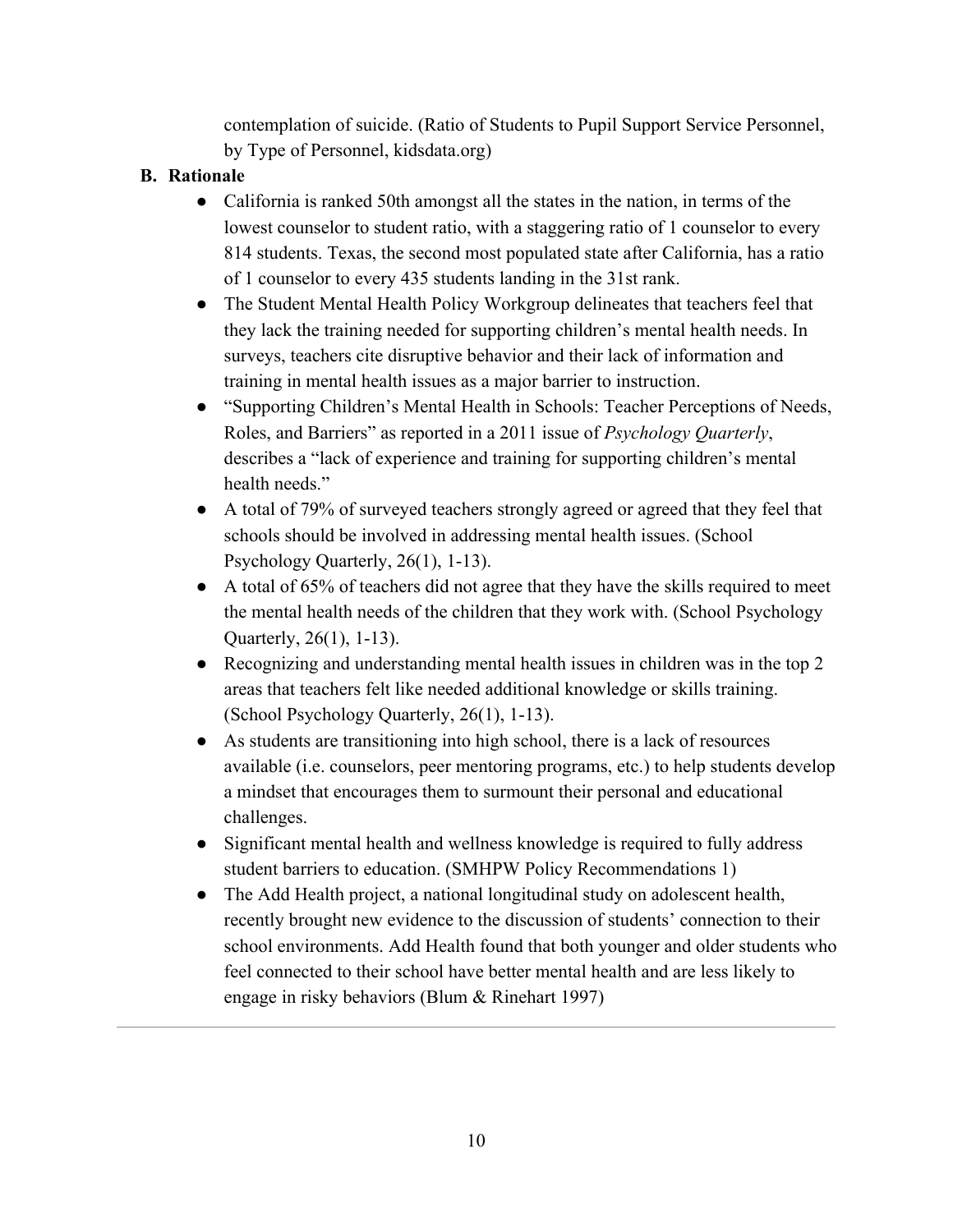#### **IV. KEY ISSUES**

- Student to counselor ratios exceed the given recommendation of one counselor for every 250-750 students. Thus, counselors are incapable of providing services to all students they are designated to.
- Teachers are not equipped with the proper skills necessary to intervene when students show signs of mental illnesses.
- Students lack access to the resources they need in order to receive mental health treatment and accommodation.

#### **V. FISCAL ANALYSIS**

Due to the increase of counselors at schools, the legislature will face costs regarding the fees/charges regarding the addition of new counselors in respect to each campus and school district policies. Also, the mental health training will cost monetary fees relating to the fees of mental health professionals to train teachers and the paid leave for teachers on campus to attend this training. However, the significance of mental health and the lack of resources available to solve the key issues amongst the teacher and the student relationship has gone long unnoticed. Thus, the costs incurred will ultimately be an investment in the interpersonal relationships students and staff have on campus.

#### **VI. PREVIOUS ACTION**

#### **A. Current Legislative Action**

● **Assembly Bill 722:** Study of Pupil Personnel Ratios, Services, and Programs: This bill would require the State Department of Education to conduct a study of pupil support, defined to include school counselors, school psychologists, and school social workers, in the schools, as specified.

#### **B. Present Pertinent Regulations and Policy:**

● **Student Mental Health Policy Workgroup:**

Superintendent of Public Instruction (SSPI) Tom Torlakson has convened a Student Mental Health Policy Workgroup (SMHPW) which assesses the current mental health needs of California students and gathers evidence to support its policy recommendations to the State Superintendent of Public Instruction and the California Legislature.

○ SMHPW Policy Recommendations 1: Need for Credential Training in Student Mental Health: There is a clear need for all credentialed classroom teachers and administrators to receive mental health and wellness training that would help in prevention and respectful early identification and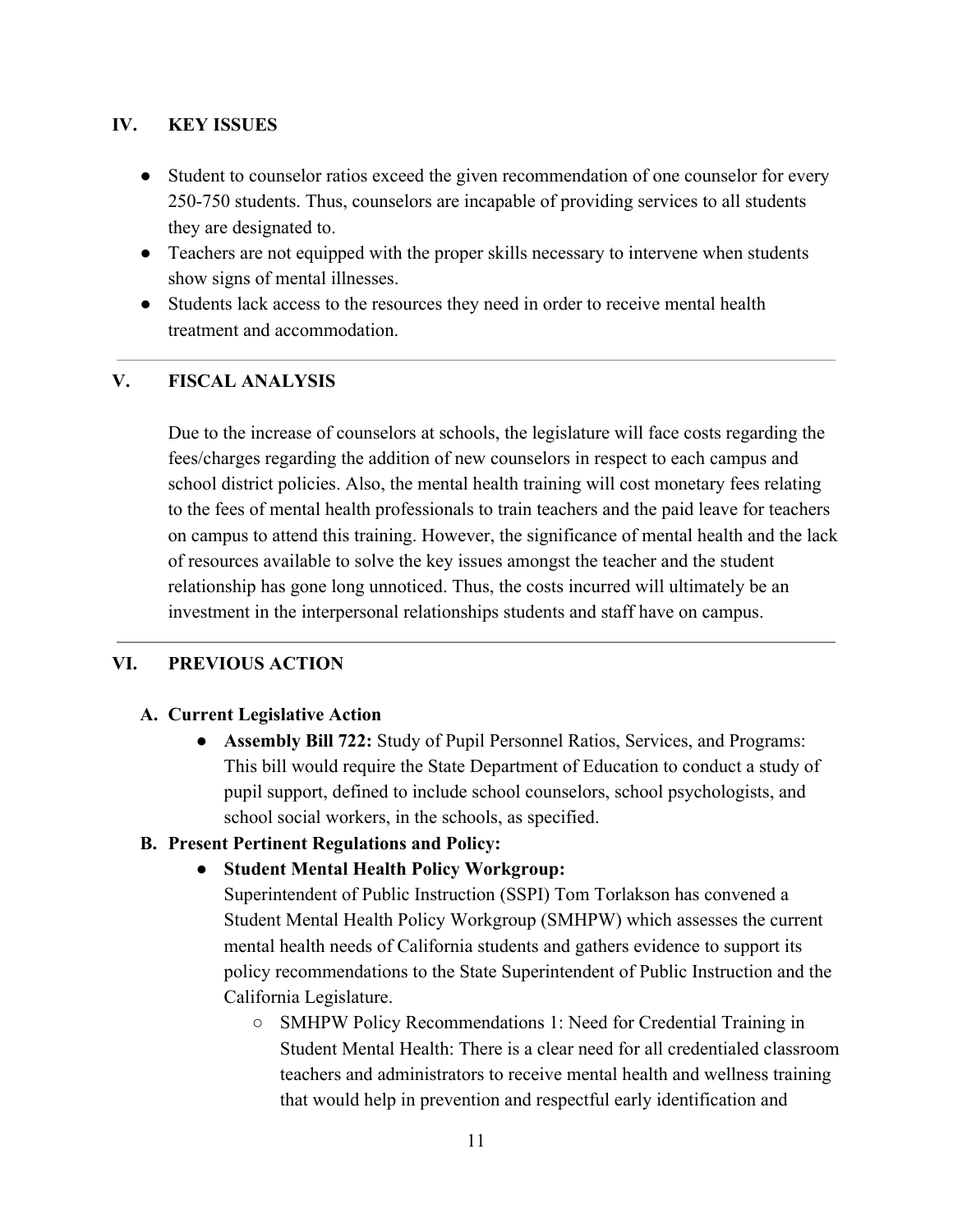support. In addition, teachers and administrators need to know how to refer students to mental health services.

#### **C. Student/CASC Action**

#### **● SABE 2015: Student Mental Health**

○ Recommended that the State Board of Education add one or more full voting student positions to the Student Mental Health Policy Workgroup; and propose that the Student Mental Health Policy Workgroup and Instructional Quality Commission review the mental health sections in the Health Framework for California Public Schools.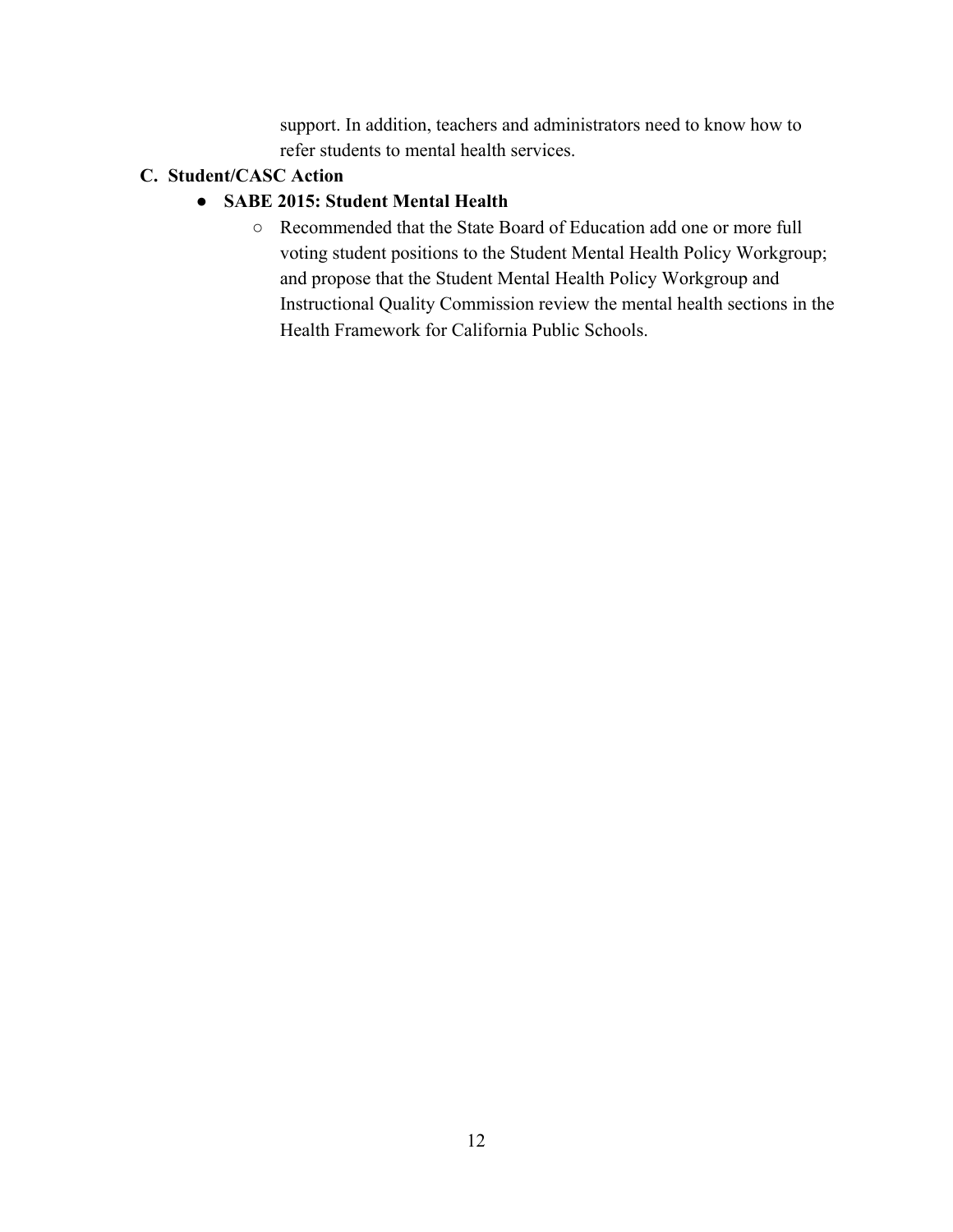| Topic:       | <b>Student Voice</b>                                                                        |
|--------------|---------------------------------------------------------------------------------------------|
| Speakers:    | Anthony Chen, South Pasadena High School, South Pasadena; Elias Nepa, Aptos High School,    |
|              | Aptos; Isaac Rubalcava, Henry J. Kaiser High School, Fontana                                |
| Facilitator: | Samantha Hunt, Dominican University of California, San Rafael                               |
| Writers:     | Morris Jackson, Oakland Technical High School, Oakland; Lauren Johnson, Excelsior Charter   |
|              | School, Victorville; Kevon Mayhan, Excelsior Charter School, Victorville; Jack Mitchener,   |
|              | Heritage High School, Brentwood; Lisa Pinto, Excelsior Charter School, Victorville; Jadrian |
|              | Teunissen, Harmony Magnet Academy, Strathmore                                               |

#### **I. PRIORITY**

The Student Advisory Board on Legislation in Education, a program of California Association of Student Councils, establishes the reinforcement of the efficacy that the student voice carries as a prioriy.

#### **II. RECOMMENDED LEGISLATIVE ACTION**

The Student Advisory Board recommends that the legislature amend Education Code 35012 to remove the option of having a nonvoting Student Board Member and to require all current and future Student Board Members to have preferential voting rights.

#### **III. PROVEN RESULTS AND RATIONALE**

- Preferential voting rights gives a Student Board Member the ability to clearly show where students stand on issues. Without a preferential vote, a Student Board Member is not only limited by his or her inability to vote but in his or her engagement in the board itself. The Student Board Member represents the largest stakeholder group in the education system, students themselves. Currently, Student Board Members are allowed to listen to conversations about policy and to participate in discussions, but nonvoting student board members do not have the ability to definitively take a stance on an issue.
- There are four levels of boardship: reporter, member, preferential voting member, and motioning member. A reporter is a student who simply acts as a conductor of information between the students of the school district and the board. A member is recognized as a full member of the board who is still not allowed to cast a vote (preferential or otherwise), is not allowed to make or second motions, and is not allowed to attend executive sessions. The preferential voting member casts a preferential vote on all items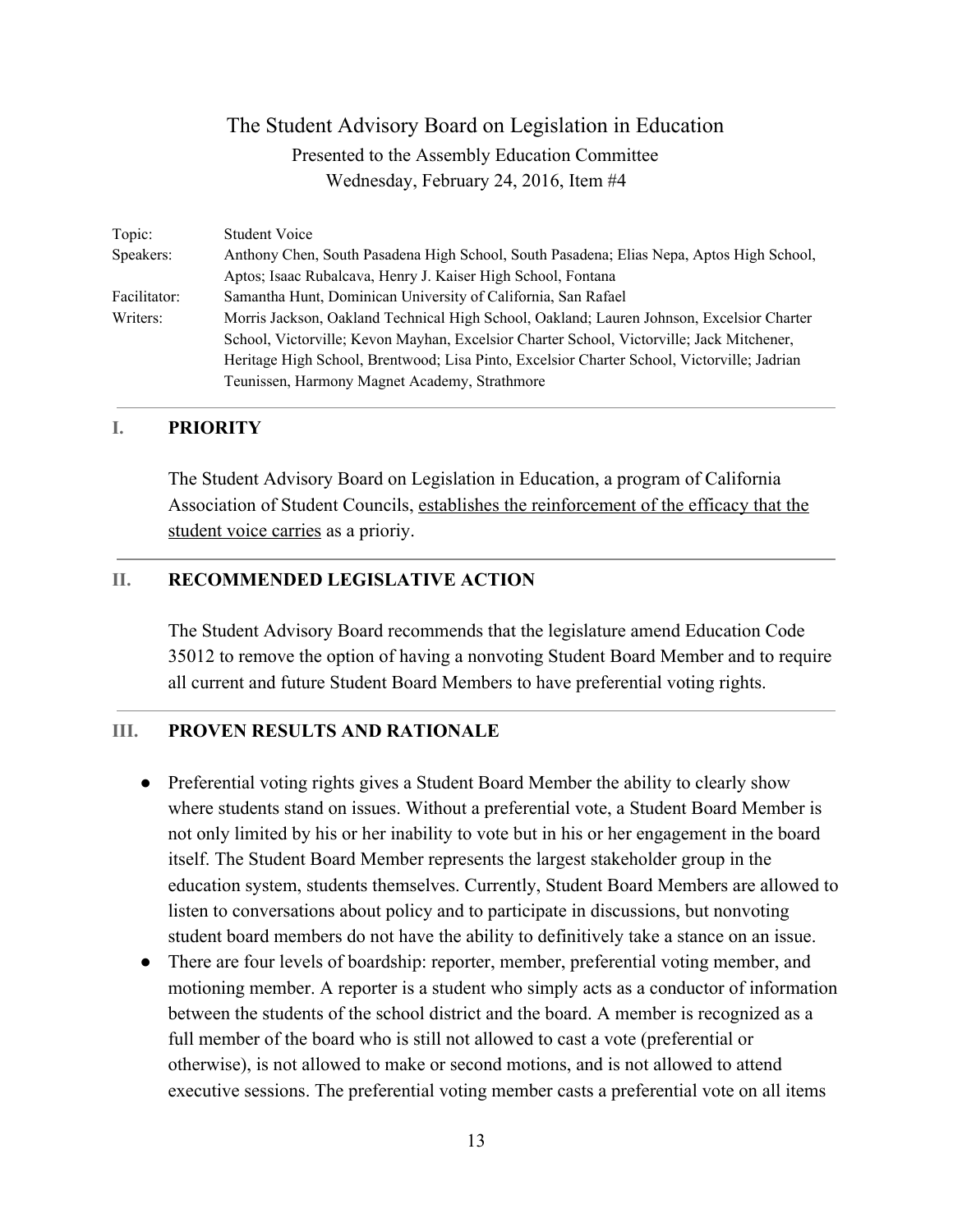not concerning employee-employer relations. Finally, under current legislation, a Student Board Member may become a motioning member and be given the power to make and second all motions with the exception of those dealing with employee-employer relations. Unfortunately, the board must grant these powers, and very few school districts have decided to give their student member motioning and seconding powers. In order to effectively solicit student input at the district board level, it is essential student board members have preferential voting rights.

• Los Angeles Unified School District (LAUSD), the largest district in the state of California, recently established the Student Board Member position with preferential voting rights. If the largest district in the state finds it pertinent to give their Student Board Member preferential voting rights, this serves as an indication of how influential this specific voting right is. If district student board members are to model the position and responsibilities of the State Student Board Member, they should at least be given a preferential vote. Preferential voting rights enable the student board members to have their voices heard directly and to express student opinion, even if he or she feels uncomfortable to speak on an issue.

#### **IV. KEY ISSUES**

- California Education Code 35012 gives governing boards of school districts the ability to appoint one or more pupil members to the board; however it does not guarantee that all Student Board Members are granted preferential voting rights.
- The lack of a preferential vote limits the powers of the student board member, which ultimately restricts the effectiveness of student voice. This proposal would ensure that student board members are given the opportunity to take definitive stances on issues.

#### **V. FISCAL ANALYSIS**

No costs will be incurred by this bill.

#### **VI. PREVIOUS ACTION**

#### **A. Current Legislative Action**

● **Senate Bill 532:** Require that district school boards respond to a student petition for a student board member within 60 days; require that the elimination of a nonvoting of preferential voting pupil member through a majority vote and that it would be listed as a public agenda item.

#### **B. Student/CASC Action**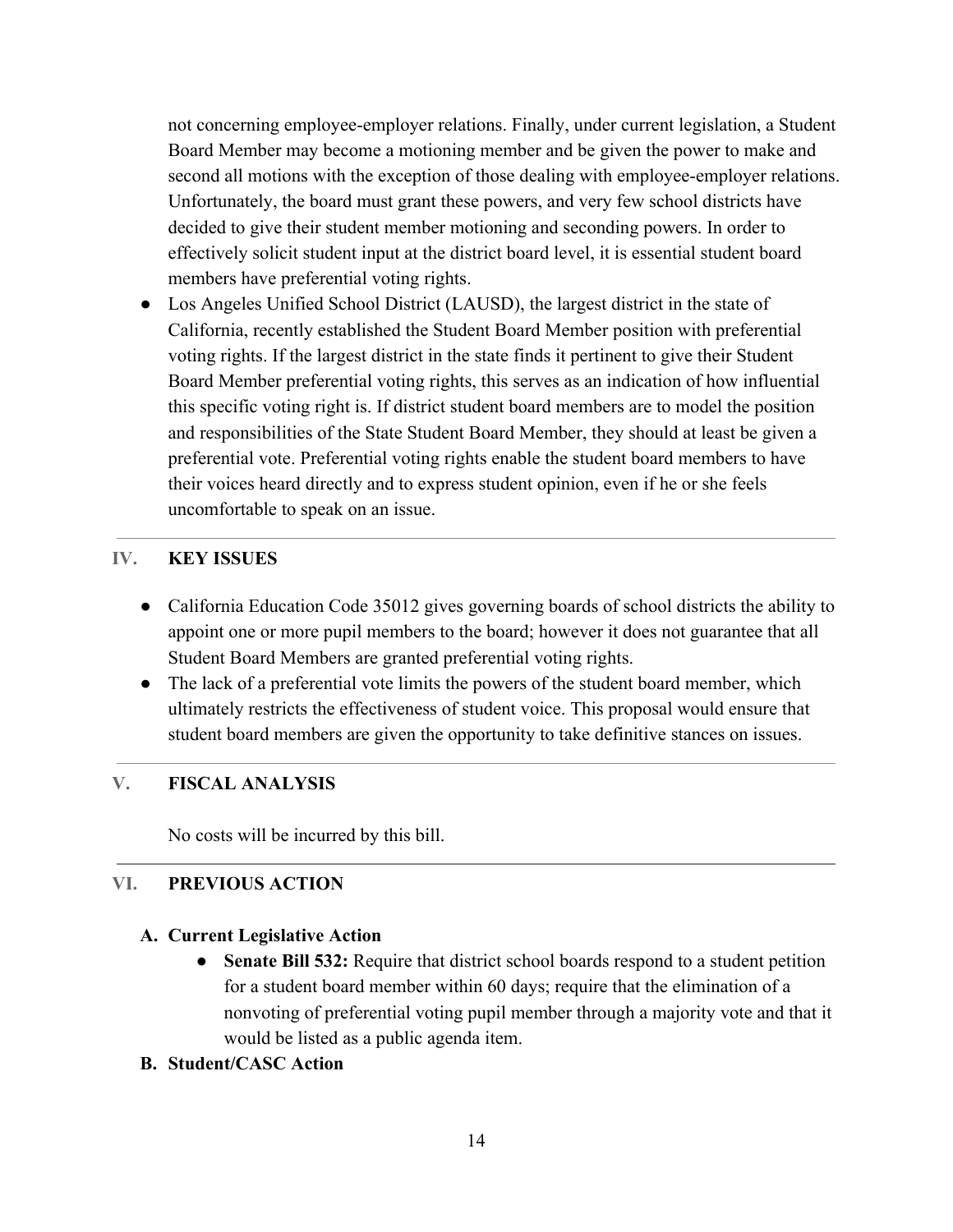- **SABLE 2004:** Amend Section 35012 (d) of the California Education Code to ensure that every school board has a student board member with preferential voting rights.
- **SABLE 2006:** Include a student board member on each district board with preferential voting rights & require time specifically for students to report at district board meetings.
- **SABLE 2014:** Amend 35012 to remove the requirement that students obtain evidence that 10 percent of the district's students support a student board member. Any high school student should be able to create a SBM position by simply submitting a formal request.
- **SABLE 2015:** Amend education code 35012 to require a formal elimination process for the position of the Student Board Member by the district education board in the case of a desired removal of the position  $\&$  to require a 60-day response limit after an appropriate student petition for the addition of a Student Board Member position is received.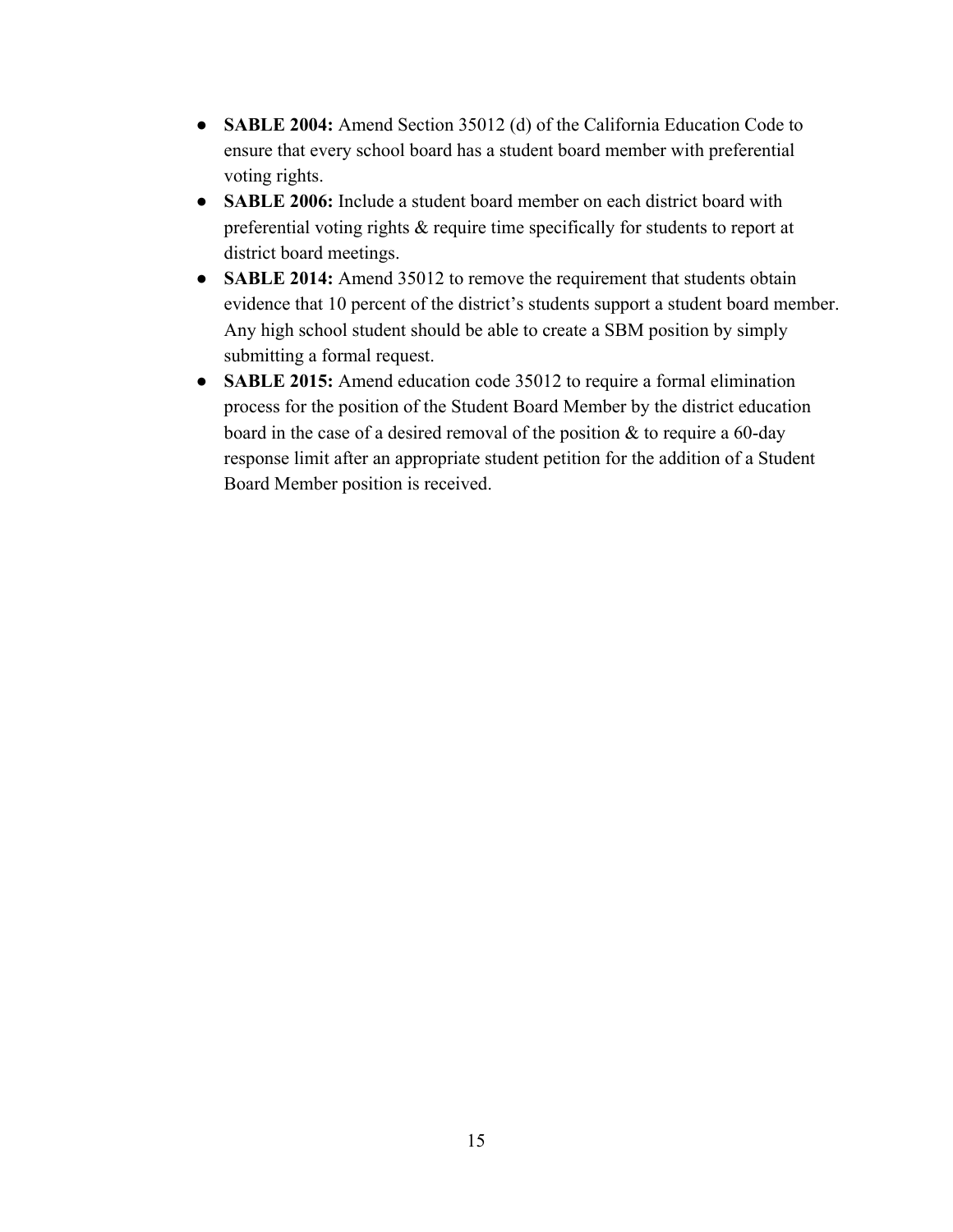# **EDUCATION CODE SECTION 35012**

35012. (B) Preferential voting, as used in this section, means a formal expression of opinion that is recorded in the minutes and cast before the official vote of the governing board of the school district. A preferential vote shall not serve in determining the final numerical outcome of a vote. No preferential vote shall be solicited on matters subject to closed session discussion.

(5) The governing board of the school district may adopt a resolution authorizing the **nonvoting or preferential voting pupil member** or members to make motions that may be acted upon by the governing board, except on matters dealing with employer-employee relations pursuant to Chapter 10.7 (commencing with Section 3540) of Division 4 of Title 1 of the Government Code. (6) Each pupil member shall have the right to attend each and all meetings of the governing board of the school district, except executive sessions.

(7) Any pupil selected to serve as **a nonvoting or preferential voting member of the governing board of a school district** shall be enrolled in a high school of the district, may be less than 18 years of age, and shall be chosen by the pupils enrolled in the high school or high schools of the district in accordance with procedures prescribed by the governing board. The term of a pupil member shall be one year commencing on July 1 of each year.

(8) A **nonvoting or preferential voting pupil member** shall be entitled to the mileage allowance to the same extent as regular members, but is not entitled to the compensation prescribed by Section 35120.

(9) A **nonvoting or preferential voting pupil member** shall be seated with the members of the governing board of the school district and shall be recognized as a full member of the board at the meetings, including receiving all materials presented to the board members and participating in the questioning of witnesses and the discussion of issues.

(10) The **nonvoting or preferential voting pupil member** shall not be included in determining the vote required to carry any measure before the governing board of the school district.

(11) The nonvoting or preferential voting pupil member shall not be liable for any acts of the governing board of the school district.

#### **Source:**

http://www.leginfo.ca.gov/cgi-bin/displaycode?section=edc&group=35001-36000&fil e=35010-35012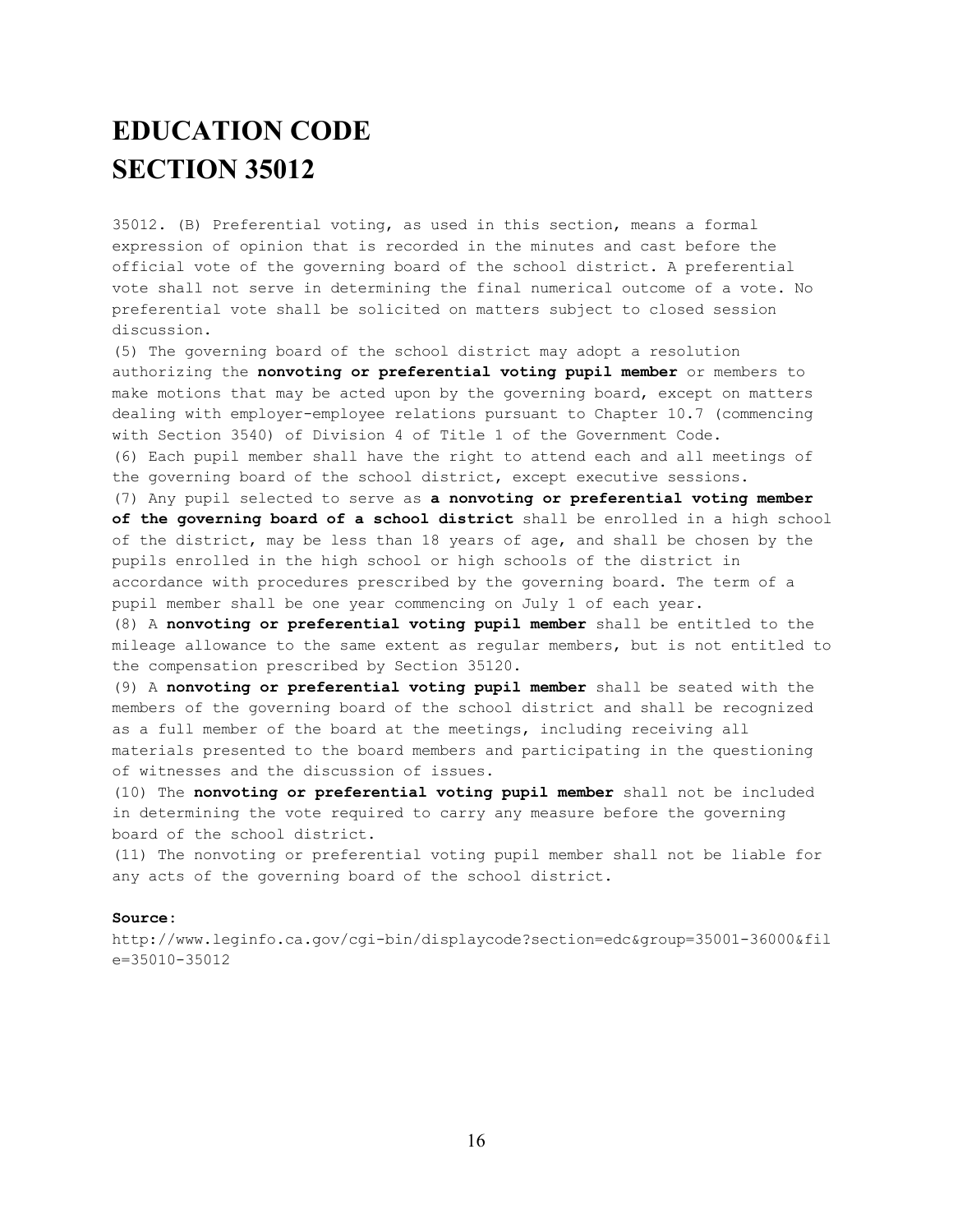| Topic:       | Role of Technology                                                                             |
|--------------|------------------------------------------------------------------------------------------------|
| Speakers:    | Catherine Yang, San Marino High School, San Marino; MacGregor Thomas, Woodcrest Christian      |
|              | High School, Riverside; Parker Harrell, Central Valley High School, Shasta Lake City           |
| Facilitator: | Amanda Parker, University of the Pacific, Stockton                                             |
| Writers:     | Shilpa Gummadi, University High School, Irvine; Mantej Panesar, Leland High School; Nick       |
|              | Carreira, Excelsior Charter School; Robert Valladee, Excelsior Charter School; Mani Roshandel, |
|              | South Pasadena High School, South Pasadena; Carlos Maldonado, Excelsior Charter School,        |
|              | Victorville                                                                                    |
|              |                                                                                                |

#### **I. PRIORITY**

The Student Advisory Board on Legislation in Education (SABLE), a program of the California Association of Student Councils (CASC), proposes that all schools in the California education system require the integration of technology curriculum and standards.

#### **II. RECOMMENDED LEGISLATIVE ACTION**

The Student Advisory Board on Legislation in Education recommends that the California State Assembly Committee on Education amend Education Code 60605.4 (c) to say, "The computer science content standards must be used by all school districts to develop computer science programs and course assessments by 2021."

#### **III. PROVEN RESULTS AND RATIONALE**

● A study by the Stanford Center for Opportunity Policy in Education found that, "When given access to appropriate technology used in thoughtful ways, all students — regardless of their respective backgrounds — can make substantial gains in learning and technological readiness." Additionally, the Using Technology to Support At-Risk Students' Learning report states that "because of their students' lack of access, teachers in high-poverty schools were more than twice as likely (56 percent versus 21 percent) to say that their students' lack of access to technology was a challenge in their classrooms." These findings reflect the benefit of utilizing technology and the need for guidance in technology's utilization among all demographics in California.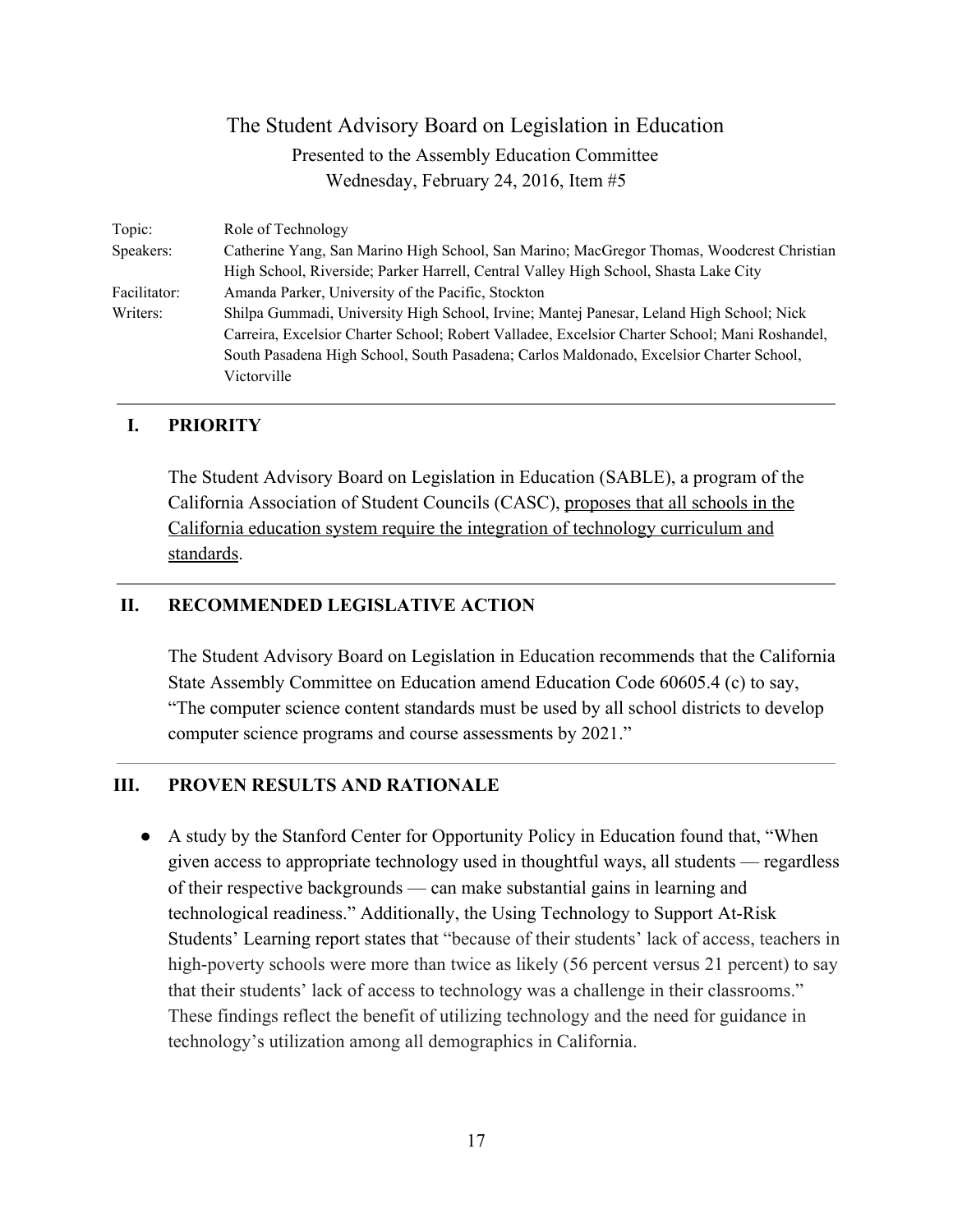- A mandation of technology curriculum at early stages of cognitive development and in all California schools will serve to close the "digital divide" between low and high income students.
- Students of the Student Advisory Board of Education in Legislation found that those who received a strong foundation in technology literacy in primary school were more prepared for the technological demands in secondary school and later life.
- San Marino High School in LA County partnered with Girls Who Code to encourage girls to gain an interest in STEM education. Motivation to use technology has increased the diversity of students participating in activities encompassing STEM concepts.
- Tools used at the following schools cannot be utilized if students have not been taught technology curriculum in early grade levels:
	- San Marino High School uses live polls for instant feedback in their AP US Government and Politics class. Students feel more engaged in an interactive experience.
	- University High School in Orange County and San Marino High School have utilized technology to announce, collect, administer, and grade assignments and assessments—allowing more time for teachers to engage with the students. One English class at San Marino High School uses Google Classroom to hold digital discussions and express ideas through videos, pictures, and links.
	- Central Valley High School in Shasta County uses LCAP funds to provide iPads for every student. Such technology allows students to access textbooks online and take exams on a secure testing browser. Students who normally did not have the ability to work on a device at home can now use applications at home to complete assignments.
	- Teachers at Leland High School in Santa Clara County create quizzes for which students answer via laptops, phones, or other mobile devices. This allows teachers to receive instantaneous results.

## **IV. KEY ISSUES**

- Teachers lack the proper guidance to facilitate the use of technology in the classroom and incorporate technology in the curriculum itself.
- Although technology is used in classes such as computer science, coding, and graphic design, lack of technological literacy among students and curricular direction among teachers and administrators leaves room for the potential of technology in courses that do not traditionally use it such as math and English.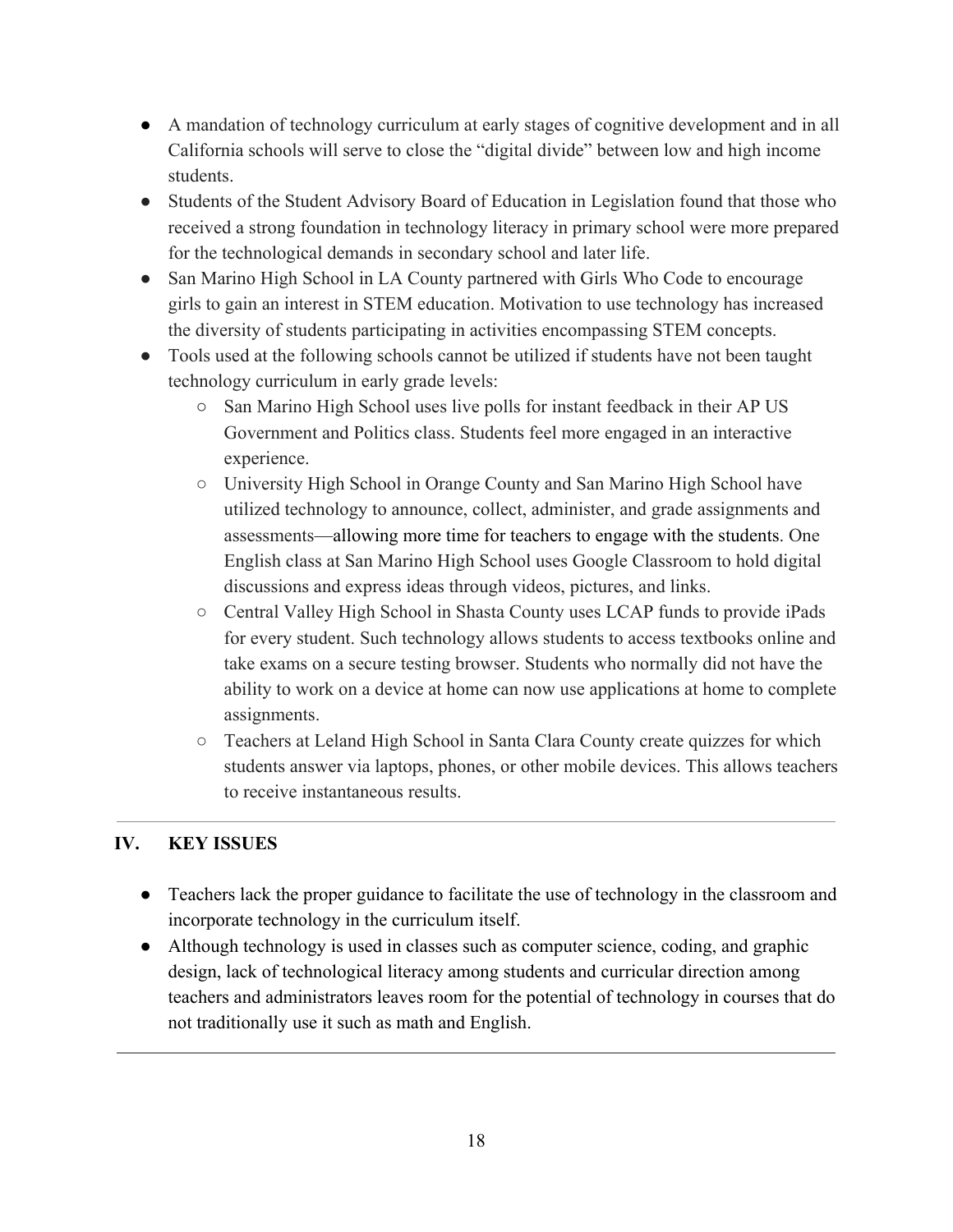#### **V. FISCAL ANALYSIS**

No costs will be incurred by this bill because:

- 1) Districts have the jurisdiction over allocation of money toward technology and the implementation of standards (e.g. LCAP and LCFF funding).
- 2) The California Department of Education has and will continue to fund the SBAC which requires computer access; therefore, schools will already be equipped with the technology necessary to meet the computer science content standards by 2021.

#### **VI. PREVIOUS ACTION**

#### **A. Relevant Education Code**

#### **● Education Code 60605:**

60605.4. (a) On or before July 31, 2019, the Instructional Quality Commission shall consider developing and recommending to the state board computer science content standards for kindergarten and grades 1 to 12, inclusive, pursuant to recommendations developed by a group of computer science experts.

#### **B. Current Legislative Action**

- **Assembly Bill 1204:** adds a student member to the Instructional Quality Commission who is required to serve for one-year term and is a voting member with the full rights and duties of the other commission members.
- **Assembly Bill 1539:** proposes a set of computer science content standards into place that may be used by school districts to develop computer science programs and course assessments.

#### **C. Student/CASC Action**

- **● SABLE 2014:** Role of Technology in the Classroom Delegates recommended that the legislature:
	- 1) Increase the presence of computer programming in California's education system by recommending each educational district to utilize an online program to help teach students about basic computer functions and applications
- **● SABE 2014:** Role of Technology

Delegates recommended that the SBE:

- 1) Creates a new set of explicit educational technology learning standards specific to grades  $K-3$ , 4-6, and 7-8; and
- 2) Outlines specific ways for school districts to integrate technology into the classroom curriculum of all subjects for grades K-12.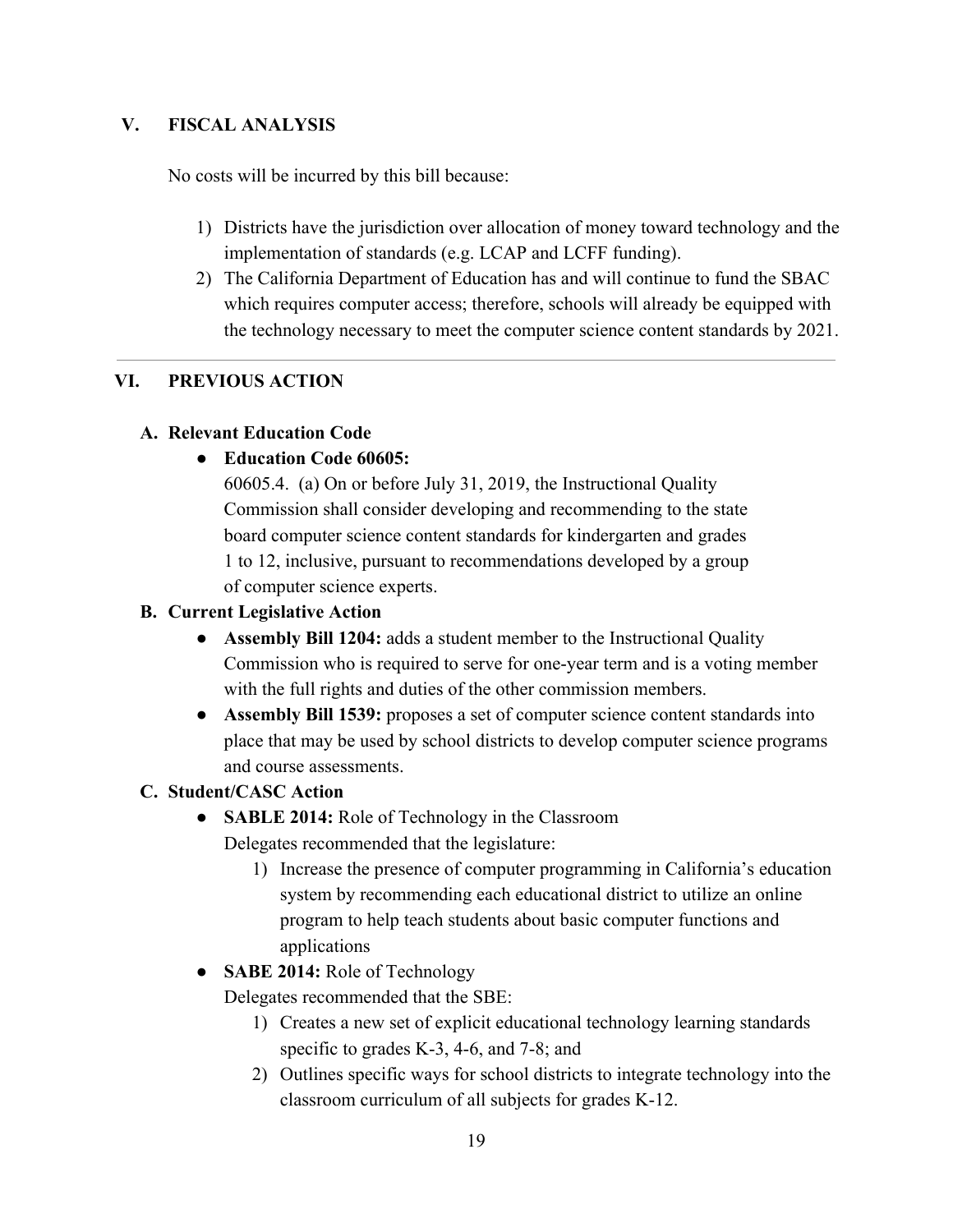● **SABLE 2015:** Role of Technology

Delegates recommended that the legislature:

- 1) Require the Instructional Quality Commission, along with the Department of Education, to develop a computer proficiency curriculum; and
- 2) Implement teacher training programs for current teachers in the California public school system that align with the computer proficiency curriculum introduced by the Instructional Quality Commission.
- **SABE 2015:** Role of Technology

Delegates recommend that the SBE:

- 1) Include a student member on the Education Technology Task Force;
- 2) Survey the effectiveness of the technological component of the SBAC on a yearly, state-wide basis for students and administrators;
- 3) Incorporate technology as a test taking tool in the classroom;
- 4) Require that all textbooks adopted have an online as well as a physical version; and
- 5) Require demonstrations on how to use technology that is implemented.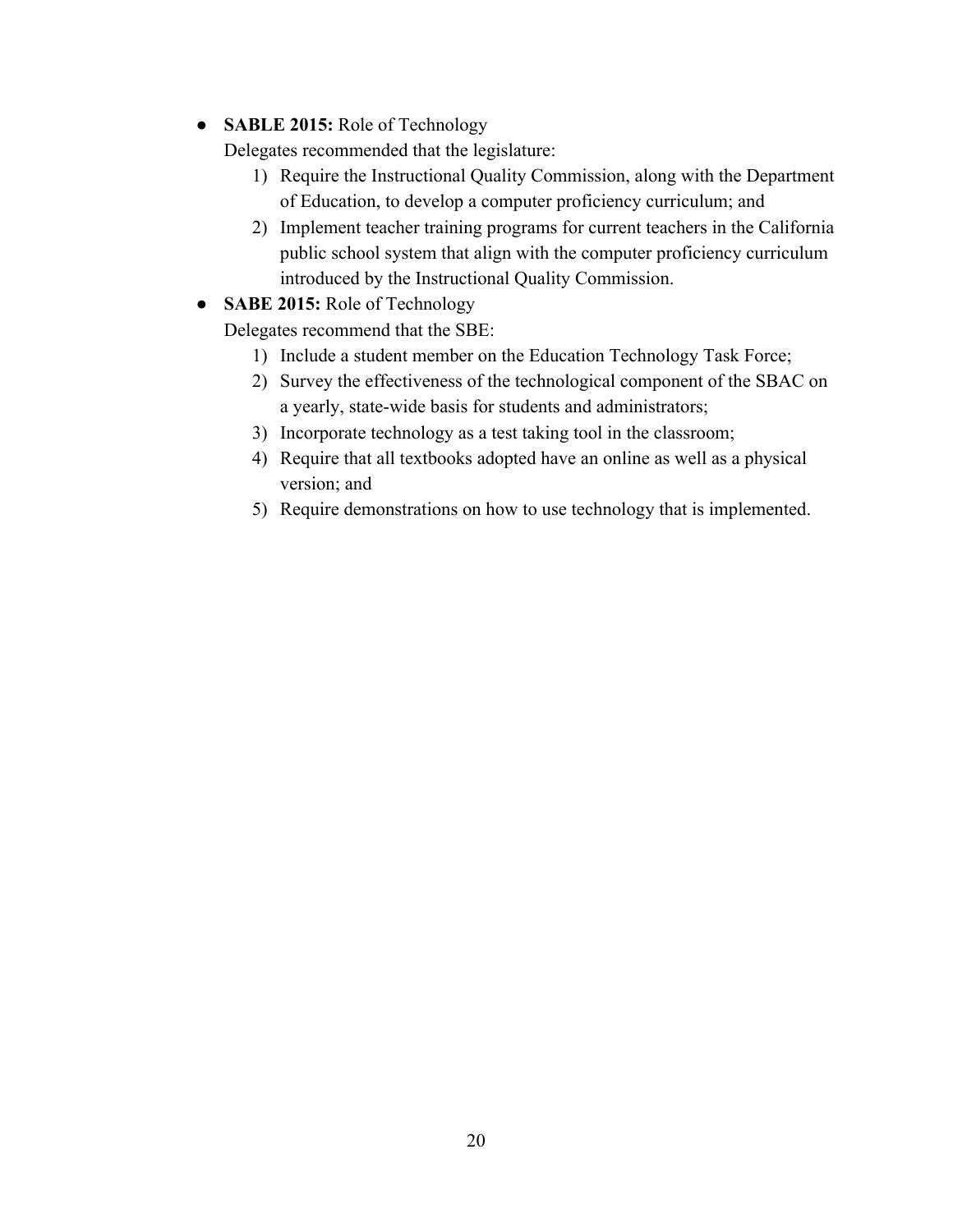# **EDUCATION CODE SECTION 60605**

60605.4. (a) On or before July 31, 2019, the Instructional Quality Commission shall consider developing and recommending to the state board computer science content standards for kindergarten and grades 1 to 12, inclusive, pursuant to recommendations developed by a group of computer science experts. The Instructional Quality Commission shall consider existing computer science content standards, which include, but are not limited to, the national  $K-12$  computer science content standards developed by the Computer Science Teachers Association, and consider content standards that include, but are not necessarily limited to, standards for teaching coding. For purposes of this section, "coding" is the process of converting a program design into an accurate and detailed representation of that program in a suitable language.

(b) (1) The Superintendent, in consultation with the state board, shall consider convening the group of experts referenced in subdivision (a), and shall ensure that the members of the group include, but are not necessarily limited to, all of the following:

(A) Teachers who teach computer science, including mathematics and science teachers, in kindergarten and grades 1 to 12, inclusive.

- (B) Schoolsite principals.
- (C) School district or county office of education administrators.
- (D) University professors.
- (E) Representatives of private sector business or industry.

(2) The Superintendent, in consultation with the state board, shall ensure that one-half of the members of the group are teachers as described in subparagraph (A) of paragraph (1).

(c) The computer science content standards may **must** be used by **all** school districts to develop computer science programs and course assessments but are not mandatory **by 2021**.

(d) The operation of this section is subject to an appropriation being made for purposes of this section in the annual Budget Act or another statute.

#### **Source:**

http://www.leginfo.ca.gov/cgi-bin/displaycode?section=edc&group=60001-61000&fil  $e=60604-60618$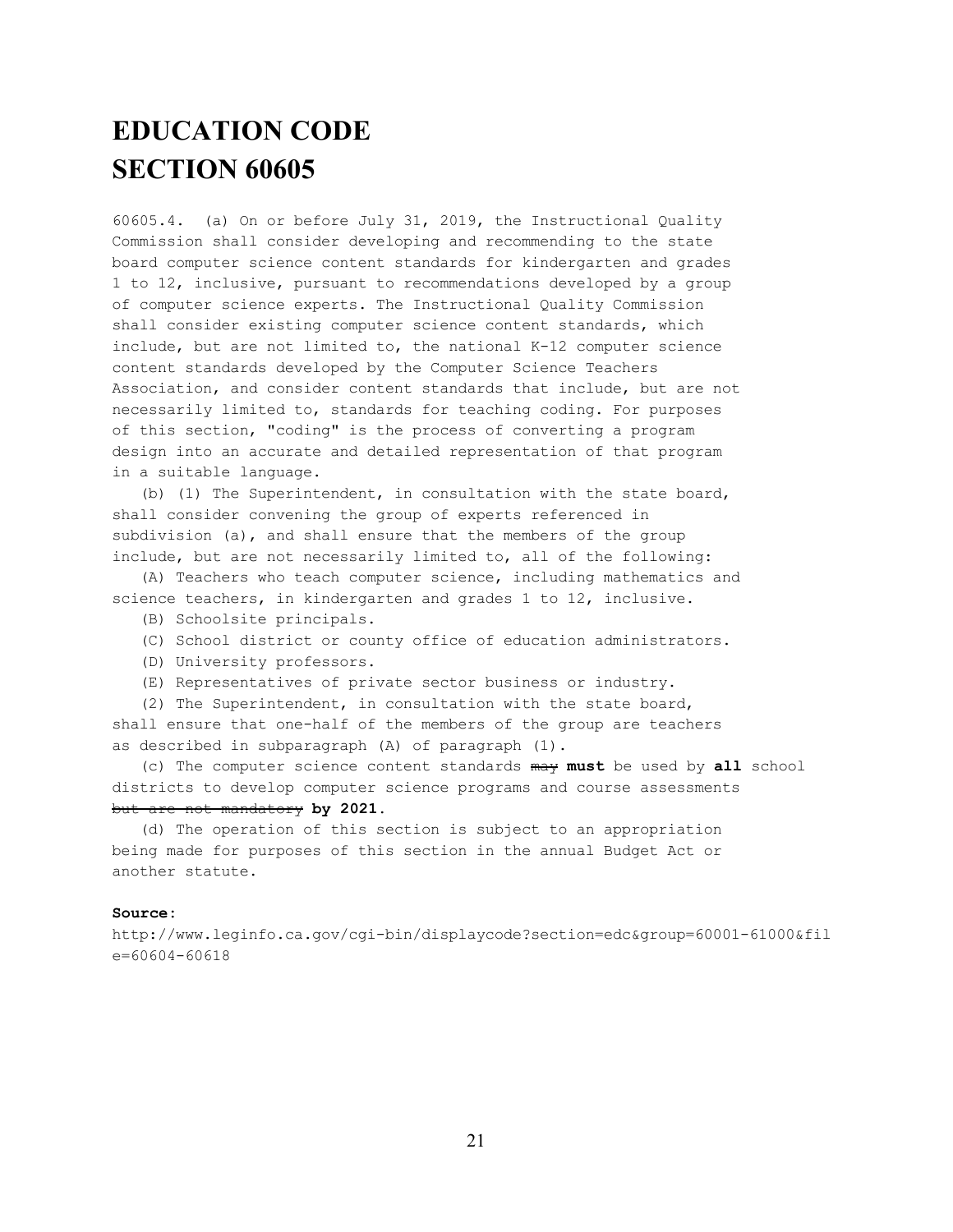Topic: Student Voice on the Implementation of LCAP/LCFF Speaker: Kyle Mehrian, Beverly Hills High School, Beverly Hills Writer: Ivy Yuson, Mira Loma High School, Sacramento

#### **I. PRIORITY**

The Student Advisory Board on Legislation in Education, a program of the California Association of Student Councils, establishes the importance of student input in the Local Control Accountability Plan (LCAP) as a priority.

#### **II. RECOMMENDED LEGISLATIVE ACTION**

The Student Advisory Board recommends that the legislature mandate that governing boards create a system to solicit student input and receive student approval in the initial stages of the creation of the Local Control Accountability Plan (LCAP).

#### **III. PROVEN RESULTS AND RATIONALE**

#### **A. Proven Results**

- The student members on the California State Board of Education help represent student opinions to their respective Boards.
- Local district Boards of Education utilize student members to solicit student opinion on policies.
- The Instructional Quality Commission, a committee responsible to advise the State Board of Education on matters related to curriculum and instruction, has student representation with the addition of a student member on the committee.

#### **B. Rationale**

- Students deserve meaningful involvement in their local school districts as the primary stakeholders in their education system, specifically at a local level in their own schools.
- In order to receive the most feedback from students possible, students must be incorporated into the early process for which to create the Local Control Accountability Plan.
- The main stakeholders of the LCAP are the students themselves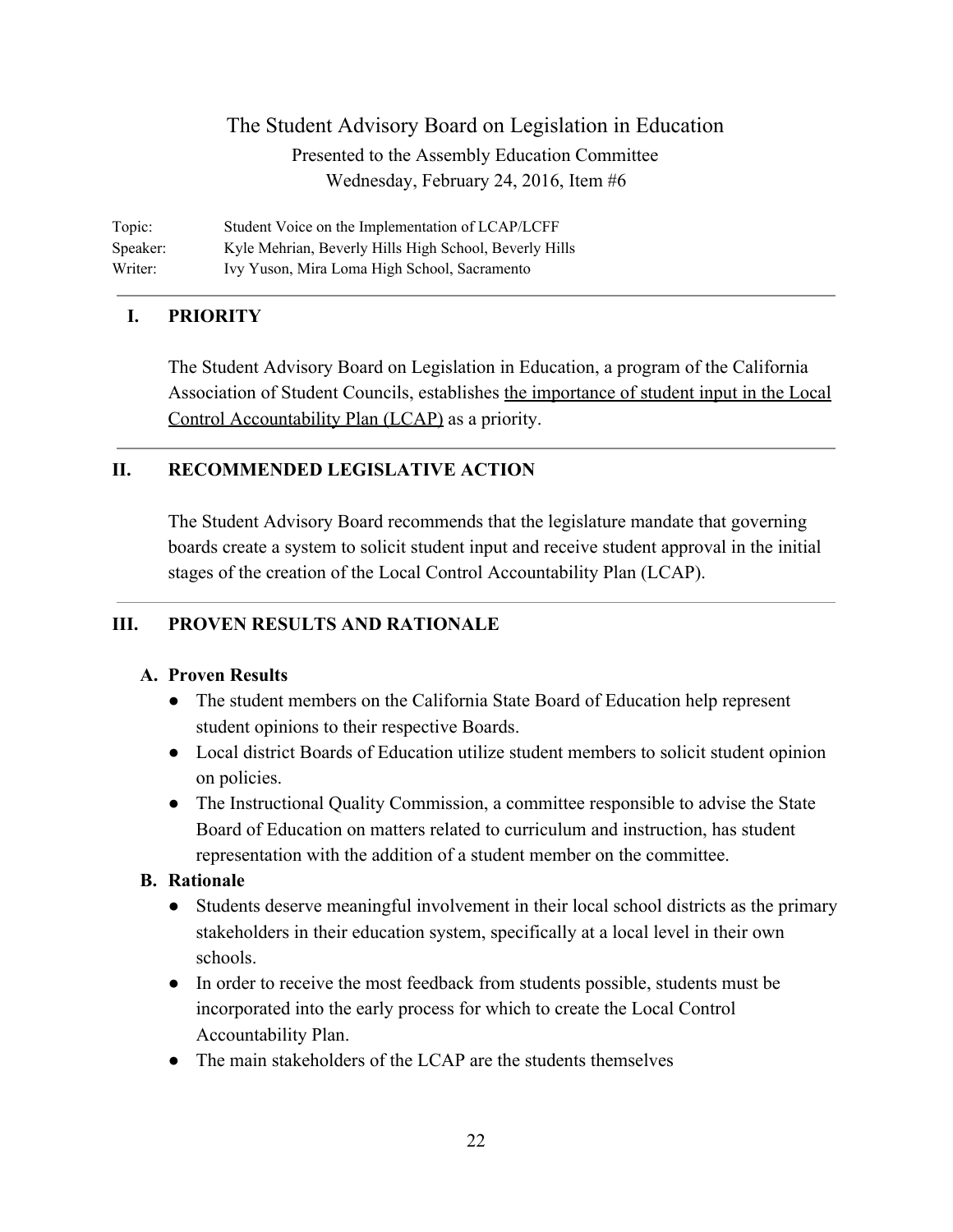● Following the elimination of categorical funding and introduction of LCAP/LCFF, schools must find search for an effective system in including student input in how money is allocated in their own school districts.

## **IV. KEY ISSUES**

- There is no vehicle for the student approval in the early stages of the implementation of the Local Control Accountability Plan.
- There is a lack of student knowledge of the plan of LCAP/LCFF and the allocation of funding in local school districts.
- Students are given very limited control over the plans adopted by their school districts that directly impact them.

## **V. FISCAL ANALYSIS**

The cost of creating a system to solicit student input in the creation of the Local Control Accountability Plan at the governing boards of California school districts is at the discretion of those said governing boards. Thus, the costs may be incurred at the discretion of the governing boards.

#### **VI. PREVIOUS ACTION**

#### **A. Relevant Education Code**

● **Education Code 52063 (a)(1):** The governing board of a school district shall establish a parent advisory committee to provide advice to the governing board of the school district and the superintendent of the school district regarding the requirements of this article.

#### **B. Current Legislative Action**

● **AB 97:** Budget Act, School Finance

## **C. Student/CASC Action**

- **● SABE 2013:** Funding and Resources
	- i. Proposed to the State Board of Education to establish an increase in student input in the allocation of resources and funding as a priority.
	- ii. Recommended that the SBE
		- 1. Include a student survey in the evaluation rubric that will be part of the Local Control and Accountability Plan (LCAP), the accountability portion of the Local Control Funding Formula, and;
		- 2. use the data collected from these surveys to determine the allocation of funds and resources as seen fit.